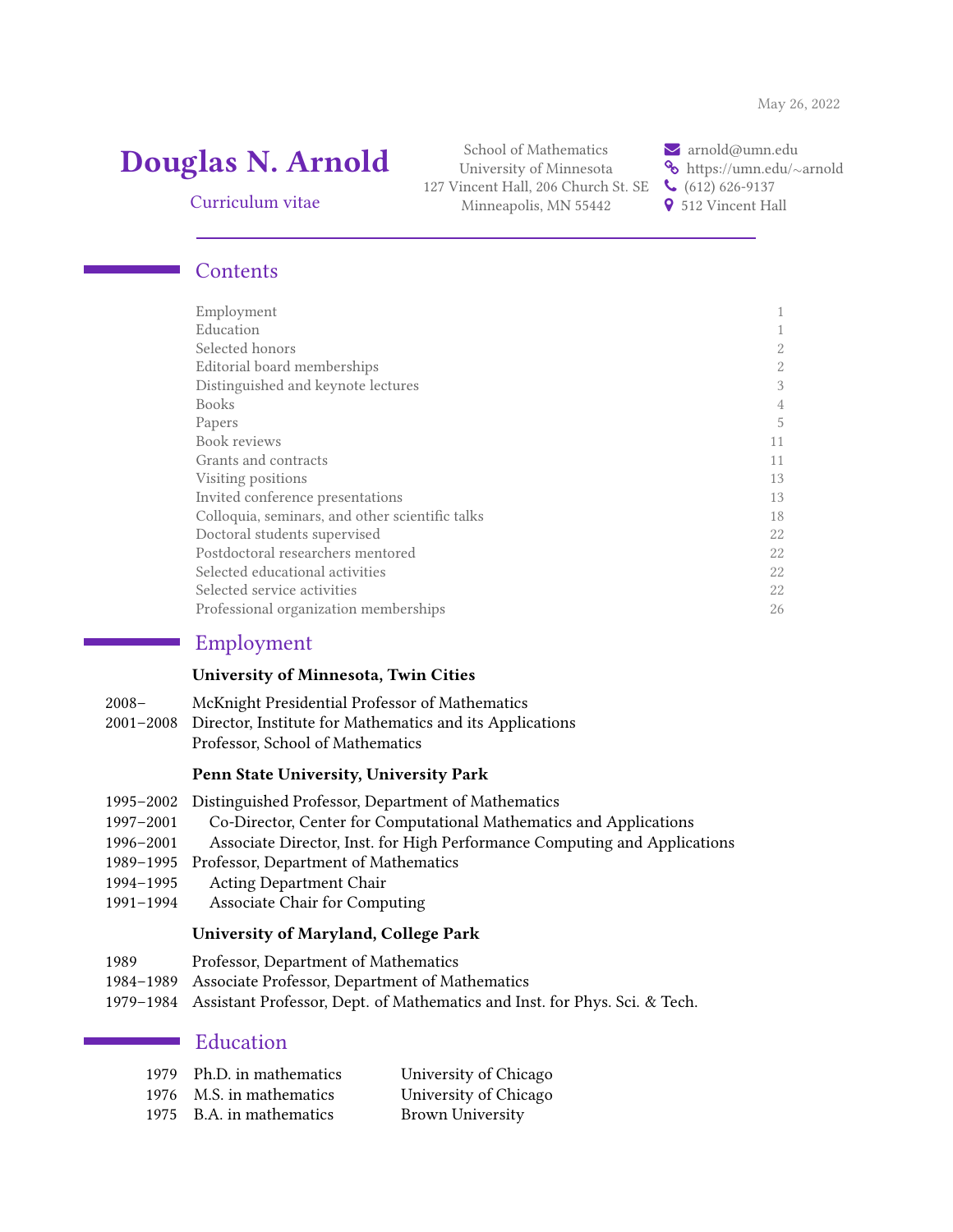## <span id="page-1-0"></span>■ Selected honors

Simons Fellowship awarded through Isaac Newton Institute, 2019.

J. Tinsley Oden Medal, awarded by the US Association of Computational Mechanics, 2015.

"Highly Cited Research" designation by Thomson Reuters, 2014.

SIAM Prize for Distinguished Service to the Profession, 2013.

Overseas Fellow of Churchill College, Cambridge University, elected 2013.

AMS Fellow, appointed 2012.

AAAS Fellow, elected 2011.

Foreign member, Norwegian Academy of Science and Letters, elected 2009.

SIAM Fellow, appointed 2009.

AMS-MAA Invited Address, Joint Math Meetings, 2009.

President of the Society for Industrial and Applied Mathematics (SIAM), 2009–2010.

Guggenheim Fellow, 2008–2009.

McKnight Presidential Professor of Mathematics, University of Minnesota, 2008–

2007 Science and Engineering Visualization Challenge winner (National Science Foundation and Science journal), honorable mention with J. Rogness.

International Congress of Mathematicians plenary lecture, 2002.

"Highly Cited Research" designation by Thomson/ISI, 2001.

Distinguished Service Award of the Penn State Eberly College of Science Alumni Society, 2000.

Teresa Cohen Service Award, Penn State Math Department, 1998.

George W. Atherton Award for Excellence in Teaching (Penn State's highest level of recognition for undergraduate education), 1996.

Distinguished Professor of Mathematics, Penn State University, 1995–2002.

First International Giovanni Sacchi Landriani Prize, awarded by the Academy of Sciences and Letters, Milan, Italy (Instituto Lombardo), 1991.

NATO Postdoctoral Research Fellow, 1982–1983.

#### <span id="page-1-1"></span>**Example 1** Editorial board memberships

Editor-in-Chief, Acta Numerica, 2021– Senior Editor, Communications of the American Mathematical Society, 2020–2025 Founding co-Editor-in-Chief, SMAI Journal of Computational Mathematics, 2014– Editorial Board, Forum of Mathematics, Pi and Forum of Mathematics, Sigma, 2012– Editorial Board, SIAM Mathematics in Industry book series, 2012– Editorial Board, Foundations of Computational Mathematics, 2007– Editorial Board, Acta Numerica, 2007–2020 Editorial Board, Mathematical Models and Methods in Applied Sciences (M3AS), 2002– Moderator for numerical analysis, arXiv preprint server, 2000–2020 Editorial Board, Numerische Mathematik, 1998–2021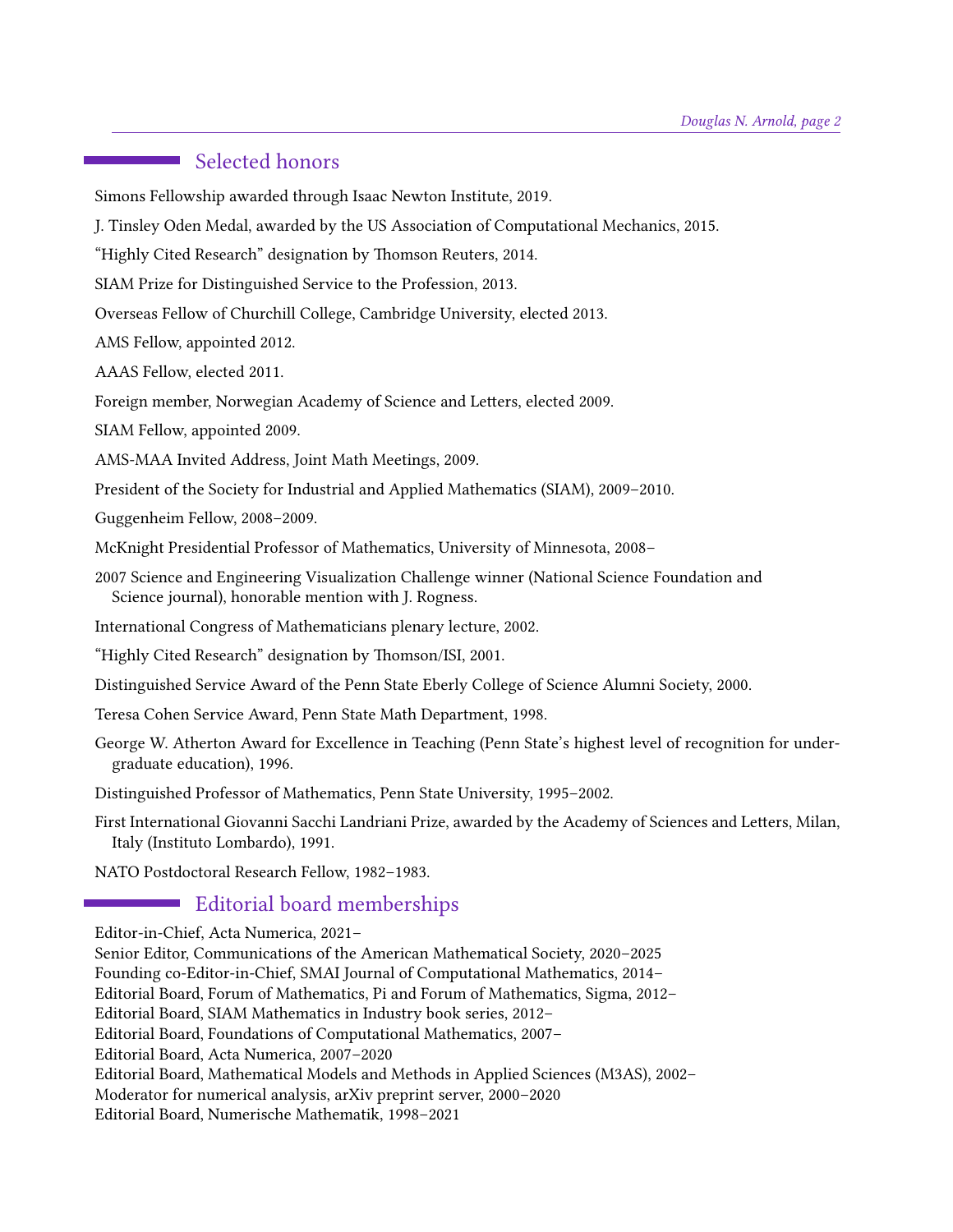Editorial Board, SIAM Journal of Applied Algebra and Geometry, 2016–2017 Editorial Board, Revista Matemática Iberoamericana, 2012-2020 Editorial Board, Calcolo, 1997–2014 Editorial Board, Advances in Computational Mathematics, 1992–2014 Advisory Board, Foundations of Computational Mathematics, 2006–2007 Editorial Board, Mathematical Modelling and Numerical Analysis, 2006–2008 Editorial Board, Central European Journal of Mathematics, 2002–2009 Editorial Board, Studies in Mathematics and its Applications (North-Holland book series), 2001–2007. Series Editor, IMA Volumes in Mathematics and its Applications, 2001–2008. Editorial Board, SIAM Journal on Numerical Analysis, 1990–2001 Editorial Board, Electronic Research Announcements of the AMS, 1995–2001 Editorial Board, Mathematical Modelling and Numerical Analysis, 1995–1999 Editorial Board, Computational Mechanics, 1990–1996

## <span id="page-2-0"></span>Distinguished and keynote lectures

Simons Foundation Lecture, 2021.

Plenary lecture, Joint Math Meetings, 2021.

Distinguished Lectures in Natural Sciences, Shanghai Jiao Tong University, 2020.

Inaugural Lecture, Ewing Lecture Series, Texas A&M, 2020.

Erwin Schrödinger Lecture, Erwin Schrödinger Institute, Vienna, 2019.

12th Annual Baylor Undergraduate Lecture, Baylor University, Waco, Texas, 2019.

Tutorial lecture series (4 lectures), Isaac Newton Institute, Cambridge, 2019.

Celebrating 75 Years of Mathematics of Computation, Plenary Talk, Providence, 2018.

AMS-MAA Joint Invited Address, Mathfest, Chicago, 2017.

Berlin Mathematics School 10th Anniversary, Berlin, Germany, 2016.

Babuška Lecture, MAFELAP 2016, Brunel University London, UK, 2016.

MAA Distinguished Lecture, Washington, D.C., 2015.

Distinguished Lecture series (5 five lectures), Peking University, 2015.

Great Lakes SIAM Section Annual Meeting, keynote address, Grand Rapids, MI, 2015.

5th anniversary address, SIAM UMN Student Chapter, 2015.

Owen G. Owens Lecture, Wayne State University, 2014.

Gallery talk on "Luma (Voronoi Cellscape)", Minneapolis Institute of Arts, 2013.

IMA Lighthill Lecture, British Applied Mathematics Colloquium, University of Leeds, 2013.

Amundson Lecture Series, University of Houston, three lectures, 2013.

NSF-CBMS lecture series on Finite Element Exterior Calculus, ten lectures totalling 15 hours delivered at ICERM (Brown University), 2012. Second edition delivered at the Cambridge Centre for Analysis, Cambridge University, 2013.

College of Arts and Science Distinguished Lecture Series, Drexel University, two lectures, 2011.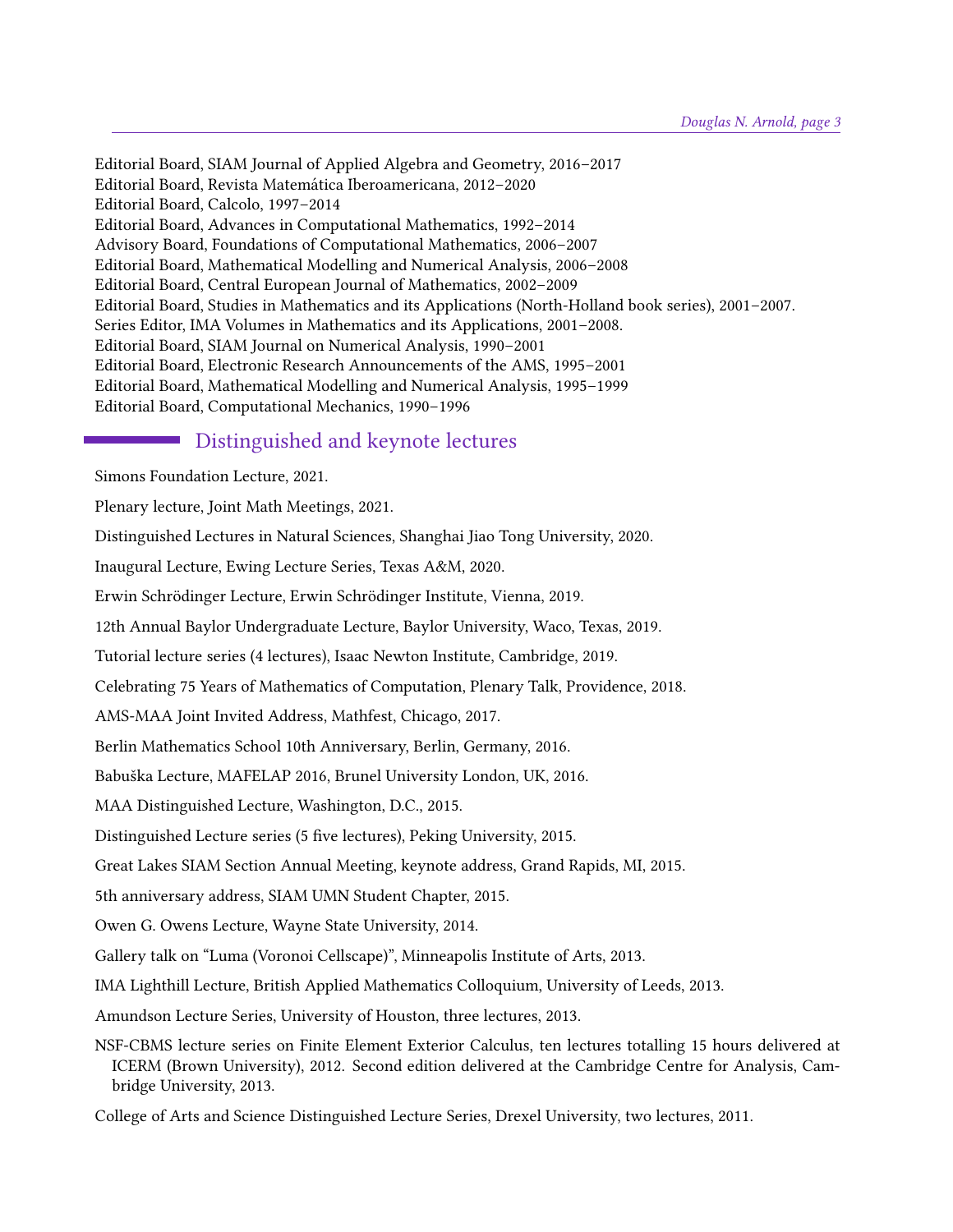Grande conférence du CRM, Centre de Recherche Mathématiques, Montreal, 2011. 20th anniversary meeting of Japan Soc. for Industrial & Applied Math., keynote lecture, Tokyo, 2010. Maseeh Lecture in Mathematical Sciences, Portland State University, 2010. Feng Kang Distinguished Lecture, Chinese Academy of Sciences, Beijing, 2009. Maxwell Institute Colloquium, keynote address, Edinburgh, 2009. AMS-MAA Invited Address, Joint Math Meetings, Washington, DC, 2009. Lectio Magistralis, Politecnico di Torino, 2008. East Asian SIAM Section Annual Meeting, keynote address, Daejeon, Korea, 2008. Institute of Technology Alumni Society Public Lecture, University of Minnesota, 2008. Distinguished Lecture Series, University of California – Irvine, 2008. Mathematics in Science and Society Lecture, University of Illinois at Urbana–Champaign, 2008. Frontiers of Scientific Computing Lecture, Louisiana State University, 2007. Harold J. Gay Lecture, Worcester Polytechnic Institute, 2007. Inaugural Colloquium, Hausdorff Center for Mathematics, Bonn, Germany, 2007. Arvid T. Lonseth Lecture, Oregon State University, 2005. William Marshall Bullitt Lecture, University of Louisville, 2005. Keynote address, New York State Regional Graduate Mathematics Conference, 2005. ncm<sub>2</sub> Distinguished Lecture, Network for Computing and Mathematical Modeling, Montreal, 2003. Mathematical Sciences Convocation Speaker, University of Illinois Urbana Champaign, 2003. Keynote address for the inauguration of the Applied Mathematics Program at University of Illinois Urbana Champaign, 2003. Plenary lecture, International Congress of Mathematicians, Beijing 2002. MAC 02: Lockheed Martin Mechanical Analysis Conference, keynote address, Moorestown, NJ, 2002.

Abdul K. Aziz Lecture, University of Maryland, 1999.

#### <span id="page-3-0"></span>Books

- D. N. Arnold, Finite Element Exterior Calculus, volume 93 of CBMS-NSF Regional Conference Series in Applied Mathematics, Society for Industrial and Applied Mathematics (SIAM), Philadelphia, PA, 2018.
- D. N. Arnold, P. B. Bochev, R. B. Lehoucq, R. A. Nicolaides, and M. Shashkov, Editors, Compatible Spatial Discretizations, volume 142 of IMA Volumes in Mathematics and its Applications, Springer, Berlin, 2006.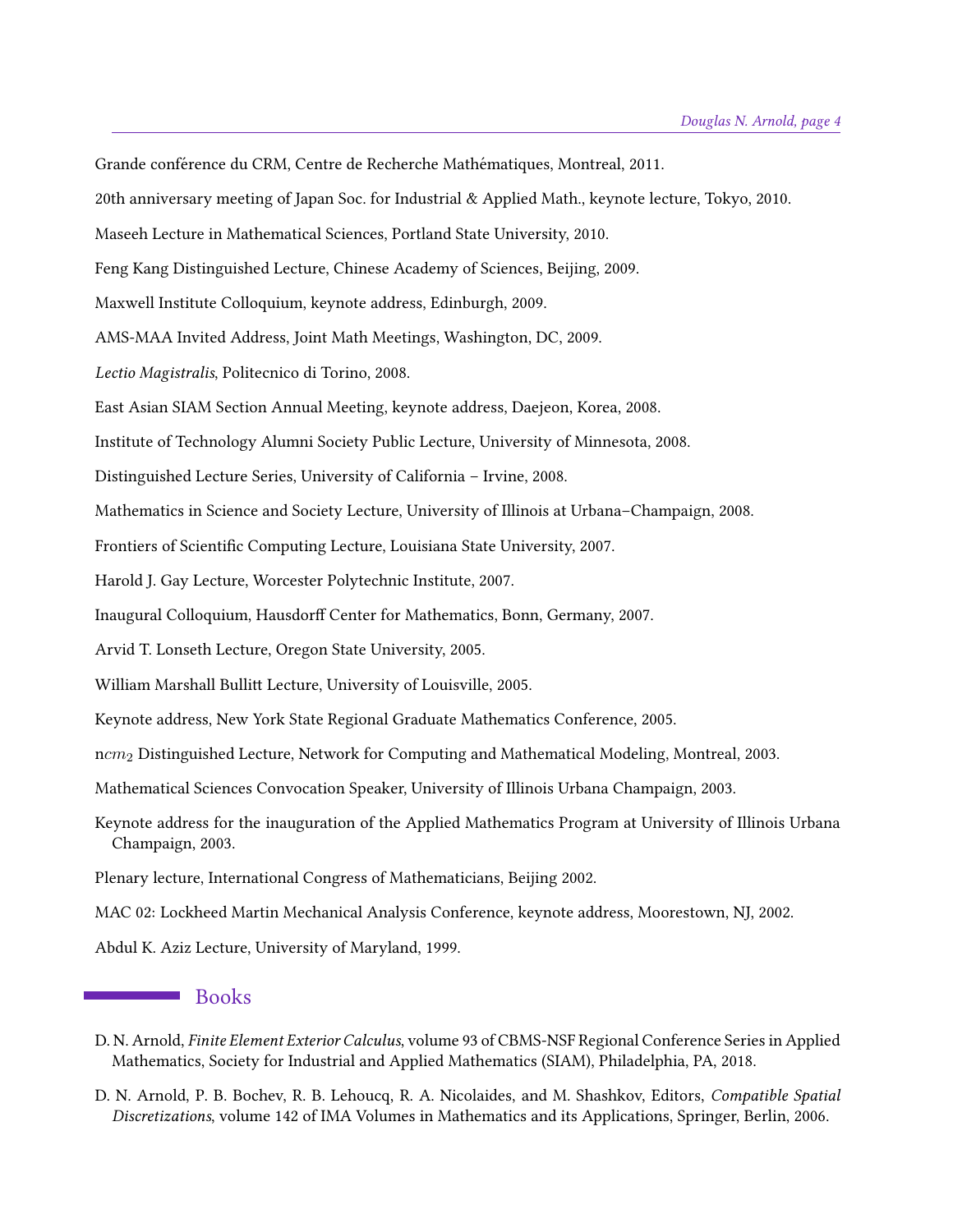#### <span id="page-4-0"></span>**Papers**

- Spectral functions and localization-landscape theory in speckle potentials. Phys. Rev. A, 105:023314, 2022. With P. Pelletier, D. Delande, V. Josse, A. Aspect, S. Mayboroda and M. Filoche.
- Local  $L^2$ -bounded commuting projections in FEEC. ESAIM: M2AN, 55(5):2169-2184, 2021. With J. Gúzman.
- The landscape law for tight binding Hamiltonians. Submitted. arXiv preprint 2101.03282, 2021. With M. Filoche, S. Mayboroda, S. Zhang and W. Wang.
- Complexes from complexes. Found. Comput. Math., 21:1739–1774, 2021. With K. Hu.
- Sharp estimates for the integrated density of states in Anderson tight-binding models. Phys. Rev. A, 104(1):012207, 2021. With P. Desforges, S. Mayboroda, S. Zhang, G. David, W. Wang and M. Filoche.
- Reply to comment on "Effective confining potential of quantum states in disordered media". Phys. Rev. Lett., 124:219702, May 2020. With M. Filoche, G. David, D. Jerison and S. Mayboroda.
- The Hellan-Herrmann-Johnson method with curved elements. SIAM Journal on Numerical Analysis, 58(5):2829–2855, 2020. With S. W. Walker.
- Localization of eigenfunctions via an effective potential. Communications in Partial Differential Equations, 44(11):1186–1216, 2019. With G. David, M. Filoche, D. Jerison and S. Mayboroda.
- Computing spectra without solving eigenvalue problems. SIAM Journal on Scientific Computing, 41(1):B69-B92, 2019. With G. David, M. Filoche, D. Jerison and S. Mayboroda.
- Finite element exterior calculus for parabolic problems. ESAIM Math. Model. Numer. Anal., 51(1):17–34, 2017. With H. Chen.
- Finite element exterior calculus with lower-order terms. Math. Comput., 86:2193–2212, 2017. With L. Li.
- Effective confining potential of quantum states in disordered media. Physical Review Letters, 116(5), 2016. With G. David, D. Jerison, S. Mayboroda and M. Filoche.
- Finite element differential forms on curvilinear cubic meshes and their approximation properties. Numer.  $Math., 129(1):1-20, 2015. With D. Boff and F. Bonizzoni.$
- Mixed finite elements for elasticity on quadrilateral meshes. Adv. Comput. Math., 41(3):553–572, 2015. With G. Awanou and W. Qiu.
- Stability, consistency, and convergence of numerical discretizations. In Engquist, Björn, editor, *Encyclo*pedia of Applied and Computational Mathematics, pages 1358–1364. Springer, 2015.
- The flight of a golf ball. In HIGHAM, Nicholas J., Mark R. DENNIS, Paul GLENDINNING, Paul A. MARTIN, Fadil SANTOSA, and Jared TANNER, editors, The Princeton Companion to Applied Mathematics, pages 746– 749. Princeton University Press, Princeton, NJ, USA, 2015.
- Periodic table of the finite elements. SIAM News, 47(9), 2014. With A. Logg.
- Mixed methods for elastodynamics with weak symmetry. SIAM J. Numer. Anal., 52(6):2743–2769, 2014. With J. J. Lee.
- Finite element differential forms on cubical meshes. Math. Comput., 83(288):1551-1570, 2014. With G. Awanou.
- On the consistency of the combinatorial codifferential. Trans. Amer. Math. Soc., 366(10):5487-5502, 2014. With R. S. Falk, J. Guzmán and G. Tsogtgerel.
- Nonconforming tetrahedral mixed finite elements for elasticity. Math. Models Methods Appl. Sci., 24(4):783-796, 2014. With G. Awanou and R. Winther.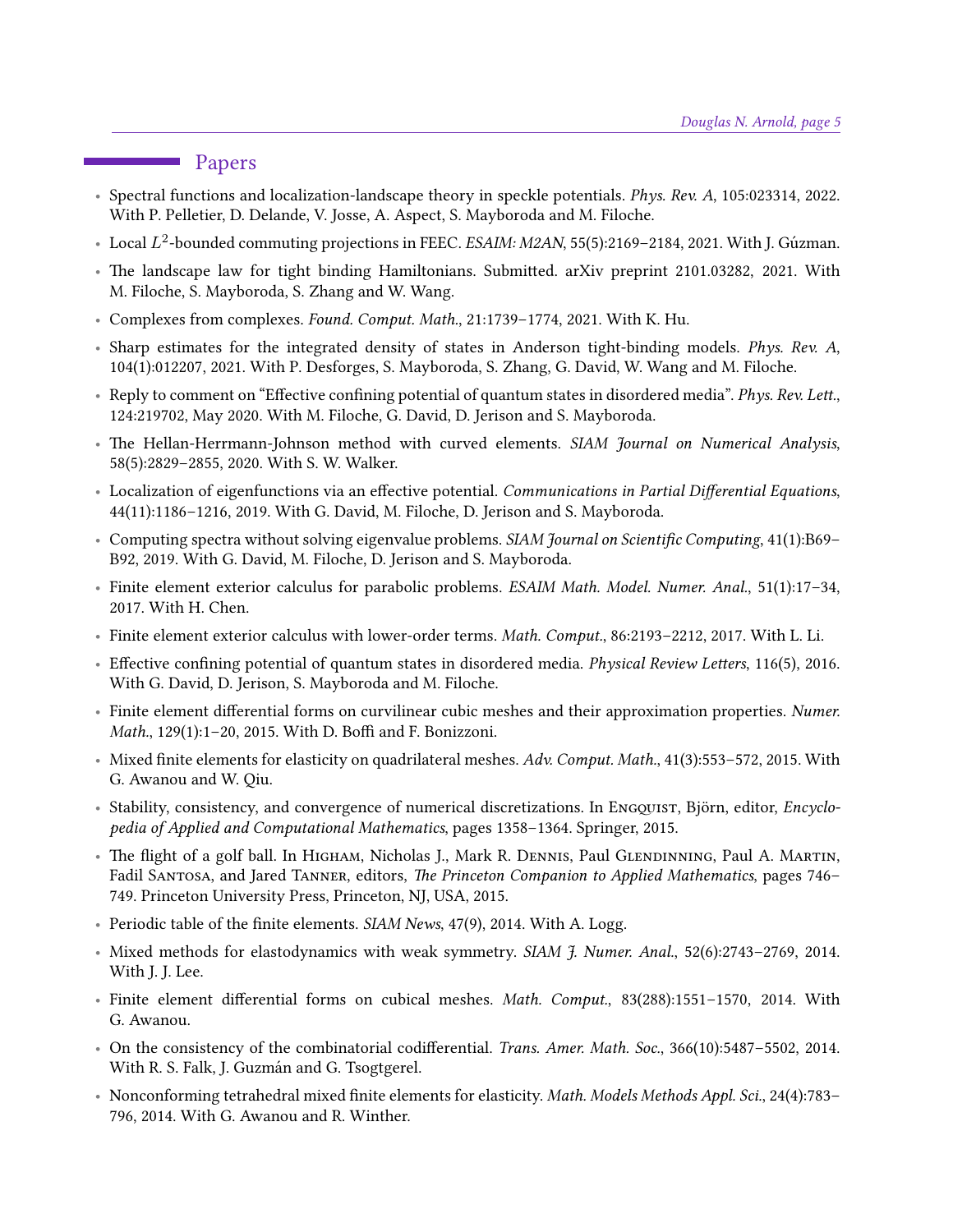- Spaces of finite element differential forms. In GIANAZZA, U., F. BREZZI, P. COLLI FRANZONE, and G. GILARDI, editors, Analysis and Numerics of Partial Differential Equations, pages 117-140. Springer, 2013.
- Mathematicians take a stand. Notices Amer. Math. Soc., 59(6):828–833, 2012. With H. Cohn.
- Mixed finite element approximation of the vector Laplacian with Dirichlet boundary conditions. Math. Models Methods Appl. Sci., 22(9):26 pages, 2012. With R. S. Falk and J. Gopalakrishnan.
- Challenges and responses in mathematical research publishing. In Mayer, Tony and Nicholas Steneck, editors, Promoting Research Integrity in a Global Environment, pages 301-304. World Scientific, Singapore, 2012.
- Nefarious numbers. Notices Amer. Math. Soc., 58(3):434-437, 2011. Also appeared in Gazette of the Australian Mathematical Society 38(1):9-16, 2011; Newsletter of the European Mathematical Society 80:34-36, 2011; and, in Russian translation, in a volume on bibliometrics, Moscow, 2011. With K. K. Fowler.
- The serendipity family of finite elements. Found. Comput. Math., 11:337-344, 2011. With G. Awanou.
- The science of a drive. Notices Amer. Math. Soc., 57(4):498-501, 2010. Also appeared in the collection Mathematics and Sports, J. Gallian, ed., Mathematical Association of America Dolciani Mathematical Expositions # 43, 2010, 149-156.
- Finite element exterior calculus: from Hodge theory to numerical stability. Bull. Amer. Math. Soc. (N.S.), 47:281–354, 2010. With R. S. Falk and R. Winther.
- Integrity under attack: the state of scholarly publishing.  $SIAM News$ ,  $42(10):2-3$ , 2009. Spanish translation in Gac. R. Soc. Mat. Esp., 13(1):21-25, 2010; Chinese translation in Mathematical Culture 4, 2010.
- Stability of Lagrange elements for the mixed Laplacian. Calcolo, 46:245–260, 2009. With M. Rognes.
- Geometric decompositions and local bases for spaces of finite element differential forms. Comput. Methods Appl. Mech. Engrg., 198:1660–1672, 2009. With R. S. Falk and R. Winther.
- Möbius transformations revealed. Notices Amer. Math. Soc., 55:1226-1231, 2008. Chinese translation in Shu Xue Yi Lin, 28(2):109-115, 2009. With J. Rogness.
- Is the public hungry for math? Notices Amer. Math. Soc., 55:1069, 2008. Chinese translation in Shu Xue Yi Lin, 28(2):171-173, 2009.
- Finite elements for symmetric tensors in three dimensions. Math. Comput., 77:1229–1251, 2008. With G. Awanou and R. Winther.
- Finite element differential forms. Proc. Appl. Math. Mech., 7:1021901-1021902, 2007. With R. S. Falk and R. Winther.
- Mixed finite element methods for linear elasticity with weakly imposed symmetry. Math. Comput., 76:1699-1723, 2007. With R. S. Falk and R. Winther.
- Boundary conditions for the Einstein-Christoffel formulation of Einstein's equations. Electron. J. Differential Equations, Conf. 15:11–27, 2007. With N. Tarfulea.
- Locking-free Reissner-Mindlin elements without reduced integration. Comput. Methods Appl. Mech. Engrg., 96:3660–3671, 2007. With F. Brezzi, R. S. Falk and D. Marini.
- Finite element exterior calculus, homological techniques, and applications. Acta Numer., 15:1–155, 2006. With R. S. Falk and R. Winther.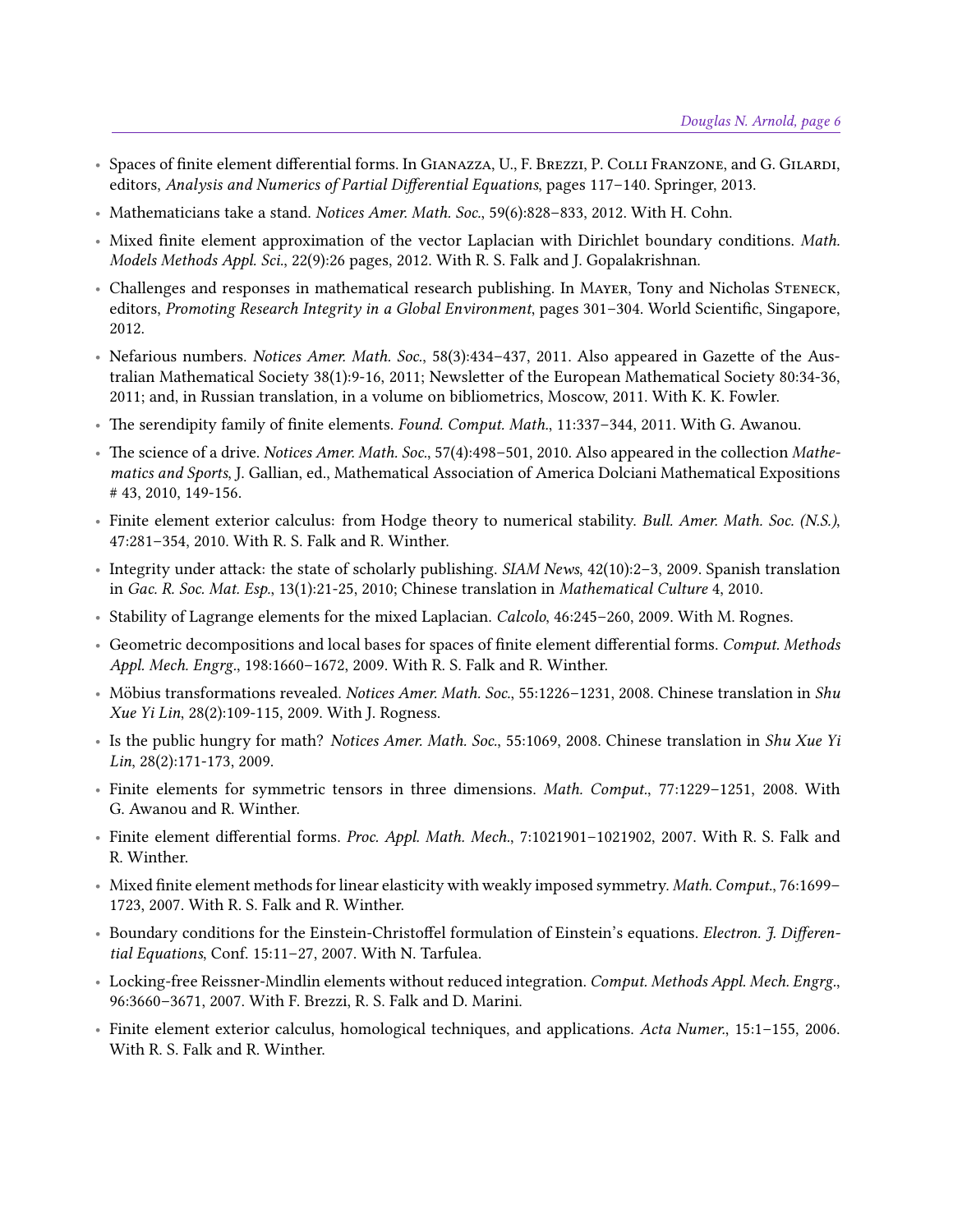- Differential complexes and stability of finite element methods II: The elasticity complex. In ARNOLD, D., P. BOCHEV, R. LEHOUCQ, R. NICOLAIDES, and M. SHASHKOV, editors, Compatible Spatial Discretizations, volume 142 of IMA Vol. Math. Appl., pages 47–68. Springer, Berlin, 2006. With R. S. Falk and R. Winther.
- Differential complexes and stability of finite element methods I: The de Rham complex. In ARNOLD, D., P. BOCHEV, R. LEHOUCQ, R. NICOLAIDES, and M. SHASHKOV, editors, Compatible Spatial Discretizations, volume 142 of The IMA Volumes in Mathematics and its Applications, pages 23-46. Springer, Berlin, 2006. With R. S. Falk and R. Winther.
- Rectangular mixed finite elements for elasticity. Math. Models Methods Appl. Sci., 15(9):1417-1429, 2005. With G. Awanou.
- A family of discontinuous Galerkin finite elements for the Reissner-Mindlin plate. J. Sci. Comput., 22/23:25– 45, 2005. With F. Brezzi and L. D. Marini.
- Quadrilateral  $H(\text{div})$  finite elements. SIAM J. Numer. Anal., 42(6):2429–2451, 2005. With D. Boffi and R. S. Falk.
- New first-order formulation for the Einstein equations. Phys. Rev. D  $(3)$ ,  $68(6):064013$ ,  $6$ , 2003. With A. M. Alekseenko.
- Asymptotic estimates of hierarchical modeling. Math. Models Methods Appl. Sci., 13(9):1325–1350, 2003. With A. L. Madureira.
- Mixed finite elements for elasticity in the stress-displacement formulation. In CHEN, Z., R. GLOWINSKI, and K. LI, editors, Current trends in scientific computing (Xi'an, 2002), volume 329 of Contemp. Math., pages 33–42. Amer. Math. Soc., Providence, RI, 2003. With R. Winther.
- Nonconforming mixed elements for elasticity. Math. Models Methods Appl. Sci., 13(3):295–307, 2003. With R. Winther.
- Differential complexes and numerical stability. In TATSIEN, L., editor, Proceedings of the International Congress of Mathematicians, Vol. I (Beijing, 2002), pages 137–157, Beijing, 2002. Higher Ed. Press. Spanish translation in Gac. R. Soc. Mat. Esp., 8(2):335-360, 2005.
- Remarks on quadrilateral Reissner-Mindlin plate elements. In Mang, H., F. Rammerstorfer, and J. Eber-HARDSTEINER, editors, WCCM V - Fifth World Congress on Computational Mechanics, pages 137-157. Technical University of Vienna, 2002. With D. Boffi and R. S. Falk.
- On the range of applicability of the Reissner-Mindlin and Kirchhoff-Love plate bending models. J. Elasticity, 67(3):171–185 (2003), 2002. With A. L. Madureira and S. Zhang.
- Unified analysis of discontinuous Galerkin methods for elliptic problems. SIAM J. Numer. Anal., 39(5):1749-1779, 2002. With F. Brezzi, B. Cockburn and L. D. Marini.
- Mixed finite elements for elasticity. Numer. Math., 92(3):401-419, 2002. With R. Winther.
- Approximation by quadrilateral finite elements. Math. Comp., 71(239):909-922, 2002. With D. Boffi and R. S. Falk.
- Finite element approximation on quadrilateral meshes. Comm. Numer. Methods Engrg., 17(11):805–812, 2001. With D. Boffi, R. S. Falk and L. Gastaldi.
- Numerical problems in general relativity. In NEITTAANMKI, P., T. TIIHONEN, and P. TARVAINEN, editors, Numerical Mathematics and Advanced Applications. World Scientific, 2000.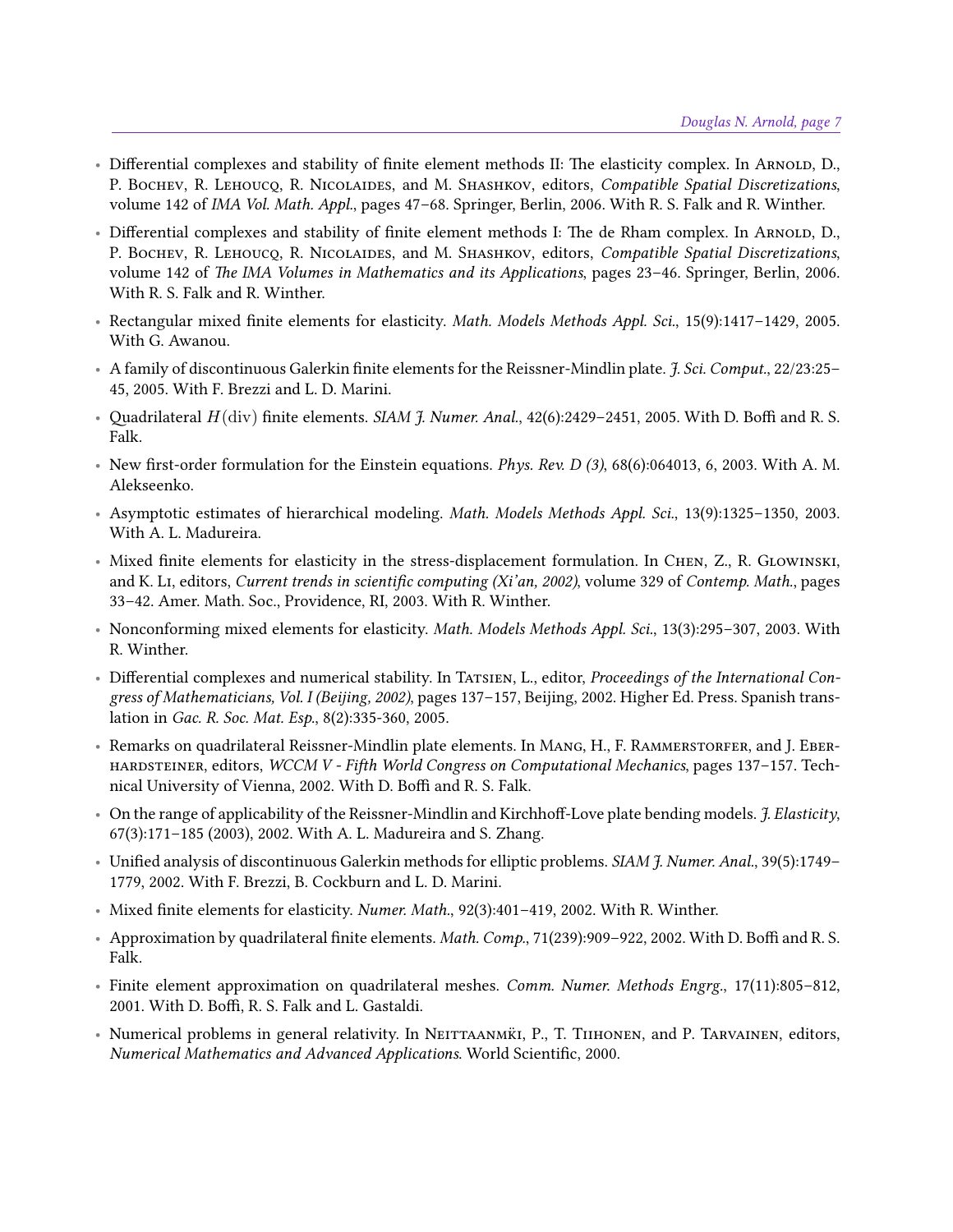- Discontinuous Galerkin methods for elliptic problems. In Cockburn, B., G. Karniadakis, and C. Shu, editors, Discontinuous Galerkin methods (Newport, RI, 1999), volume 11 of Lect. Notes Comput. Sci. Eng., pages 89–101. Springer, Berlin, 2000. With F. Brezzi, B. Cockburn and D. Marini.
- Multigrid in  $H(\text{div})$  and  $H(\text{curl})$ . Numer. Math., 85(2):197–217, 2000. With R. S. Falk and R. Winther.
- Locally adapted tetrahedral meshes using bisection. SIAM J. Sci. Comput., 22(2):431–448, 2000. With A. Mukherjee and L. Pouly.
- Tetrahedral bisection and adaptive finite elements. In BERN, M., J. FLAHERY, and M. LUSKIN, editors, Grid generation and adaptive algorithms (Minneapolis, MN, 1997), volume 113 of IMA Vol. Math. Appl., pages 29–42. Springer, New York, 1999. With A. Mukherjee.
- Adaptive finite elements and colliding black holes. In GRIFFITHS, D., D. HIGHAM, and G. WATSON, editors, Numerical analysis 1997 (Dundee), volume 380 of Pitman Res. Notes Math. Ser., pages 1-15. Longman, Harlow, 1998. With A. Mukherjee and L. Pouly.
- Multigrid preconditioning in  $H(\text{div})$  on non-convex polygons. Comput. Appl. Math., 17(3):303–315, 1998. With R. S. Falk and R. Winther.
- Dimensional reduction for plates based on mixed variational principles. In Shells (Santiago de Compostela, 1997), volume 105 of Cursos Congr. Univ. Santiago de Compostela, pages 25–28. Univ. Santiago de Compostela, Santiago de Compostela, 1997. With S. M. Alessandrini, R. S. Falk and A. L. Madureira.
- Preconditioning discrete approximations of the Reissner-Mindlin plate model. In BJørstad, P., M. Espedal, and D. Keyes, editors, Ninth International Conference on Domain Decomposition Methods, pages 215–221. DDM.org, 1996. With R. S. Falk and R. Winther.
- Preconditioning in  $H(\text{div})$  and applications. In BJØRSTAD, P., M. ESPEDAL, and D. KEYES, editors, Ninth International Conference on Domain Decomposition Methods, pages 12–19. DDM.org, 1996. With R. S. Falk and R. Winther.
- Derivation and justification of plate models by variational methods. In FORTIN, M., editor, Plates and shells (Québec, QC, 1996), volume 21 of CRM Proc. Lecture Notes, pages 1-20. Amer. Math. Soc., Providence, RI, 1999. With S. M. Alessandrini, R. S. Falk and A. L. Madureira.
- Computer-aided instruction. In Encarta Encyclopedia. Microsoft, 1997.
- Preconditioning discrete approximations of the Reissner-Mindlin plate model. RAIRO Modél. Math. Anal. Numér., 31(4):517–557, 1997. With R. S. Falk and R. Winther.
- Preconditioning in  $H(\text{div})$  and applications. *Math. Comp.*, 66(219):957–984, 1997. With R. S. Falk and R. Winther.
- Analysis of a linear-linear finite element for the Reissner-Mindlin plate model. Math. Models Methods Appl. Sci., 7(2):217–238, 1997. With R. S. Falk.
- $\bullet$  Interior estimates for a low order finite element method for the Reissner-Mindlin plate model. Adv. Comput. Math., 7(3):337–360, 1997. With X. Liu.
- The partial selective reduced integration method and applications to shell problems. Comput. Structures, 64:879–880, 1997. With F. Brezzi.
- Locking-free finite element methods for shells. Math. Comp., 66(217):1-14, 1997. With F. Brezzi.
- Asymptotic analysis of the boundary layer for the Reissner-Mindlin plate model. SIAM J. Math. Anal., 27(2):486–514, 1996. With R. S. Falk.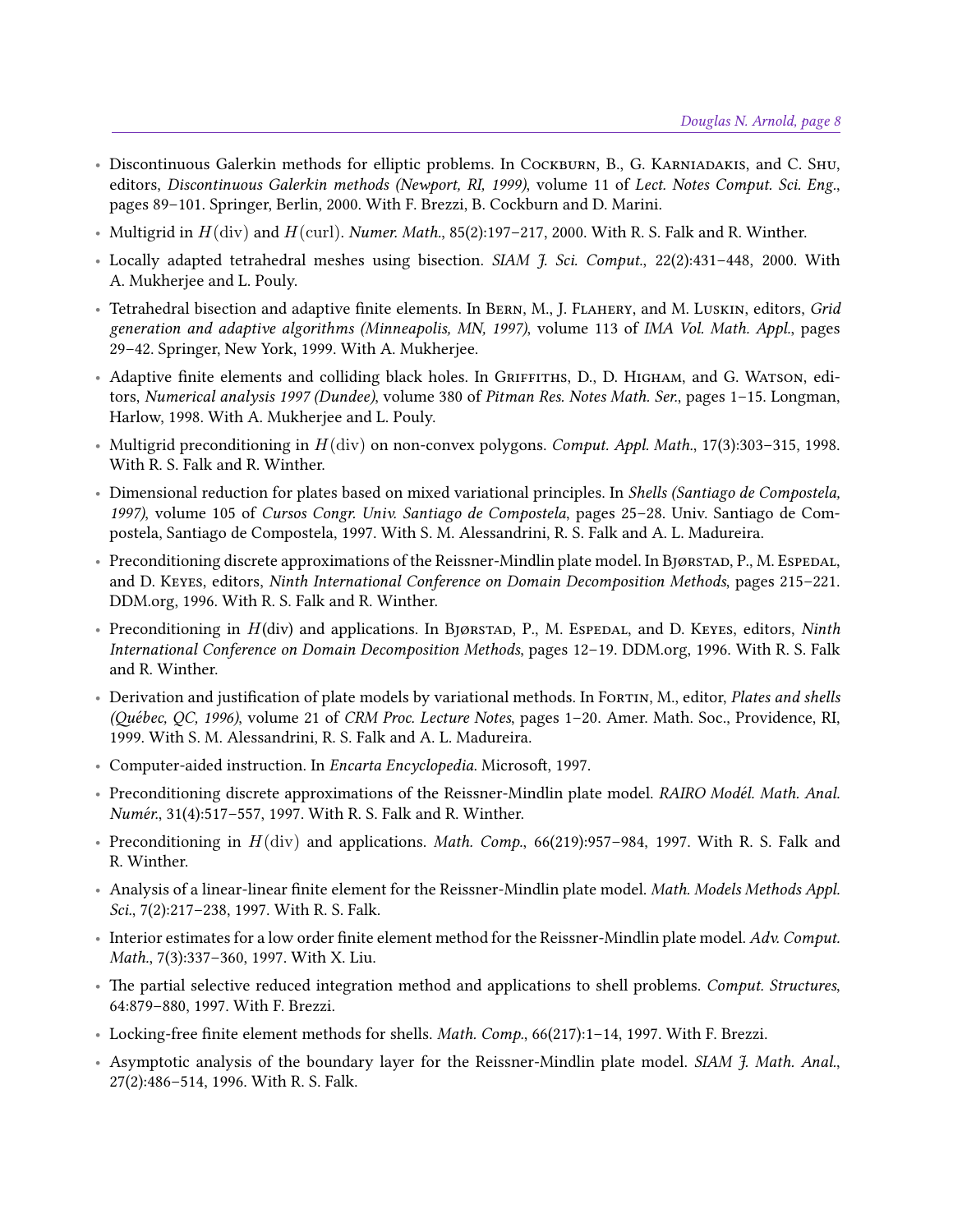- Local error estimates for finite element discretizations of the Stokes equations. RAIRO Modél. Math. Anal. Numér., 29(3):367-389, 1995. With X. B. Liu.
- On nonconforming linear-constant elements for some variants of the Stokes equations. Istit. Lombardo Accad. Sci. Lett. Rend. A, 127(1):83-93 (1994), 1993.
- Some new elements for the Reissner-Mindlin plate model. In BAIOCCHI, C. and J.-L. LIONS, editors, Boundary value problems for partial differential equations and applications, volume 29 of RMA Res. Notes Appl. Math., pages 287–292. Masson, Paris, 1993. With F. Brezzi.
- Quadratic velocity/linear pressure stokes elements. In VICHNEVETSKY, R., D. KNIGHT, and G. RICHTER, editors, Advances in Computer Methods for Partial Differential Equations-VII, pages 28-34. IMACS, 1992. With J. Qin.
- Innovative finite element methods for plates. Mat. Apl. Comput., 10(2):77-88, 1991.
- Mixed finite element methods for elliptic problems. Comput. Methods Appl. Mech. Engrg., 82(1-3):281-300, 1990.
- The boundary layer for the Reissner-Mindlin plate model. SIAM  $\tilde{I}$ . Math. Anal., 21(2):281–312, 1990. With R. S. Falk.
- Edge effects in the Reissner-Mindlin plate theory. In Noor, A., T. BELYTSCHKO, and J. SIMO, editors, Analytical and Computational Models for Shells, pages 71–90. American Society of Mechanical Engineers, 1989. With R. Falk.
- Coercivity of the single layer heat potential. J. Comput. Math., 7(2):100–104, 1989. With P. J. Noon.
- A uniformly accurate finite element method for the Reissner-Mindlin plate. SIAM J. Numer. Anal., 26(6):1276–1290, 1989. With R. S. Falk.
- The delta-trigonometric method using the single-layer potential representation. *J. Integral Equations Appl.*, 1(4):517–547, 1988. With R. S.-C. Cheng.
- Regular inversion of the divergence operator with Dirichlet boundary conditions on a polygon. Ann. Scuola Norm. Sup. Pisa Cl. Sci. (4), 15(2):169-192, 1988. With L. R. Scott and M. Vogelius.
- A new mixed formulation for elasticity. Numer. Math., 53(1-2):13–30, 1988. With R. S. Falk.
- Boundary integral equations of the first kind for the heat equation. In BREBBIA, C., W. WENDLAND, and G. KUHN, editors, Boundary elements IX, Vol. 3 (Stuttgart, 1987), pages 213-229. Comput. Mech., Southampton, 1987. With P. J. Noon.
- Well-posedness of the fundamental boundary value problems for constrained anisotropic elastic materials. Arch. Rational Mech. Anal., 98(2):143–165, 1987. With R. S. Falk.
- Continuous dependence on the elastic coefficients for a class of anisotropic materials. Technical Report 165, Institute for Mathematics & its Applications, 1985. With R. S. Falk.
- The convergence of spline collocation for strongly elliptic equations on curves. Numer. Math., 47(3):317-341, 1985. With W. L. Wendland.
- Mixed and nonconforming finite element methods: implementation, postprocessing and error estimates. RAIRO Modél. Math. Anal. Numér., 19(1):7-32, 1985. With F. Brezzi.
- A stable finite element for the Stokes equations. Calcolo, 21(4):337-344, 1984. With F. Brezzi and M. Fortin.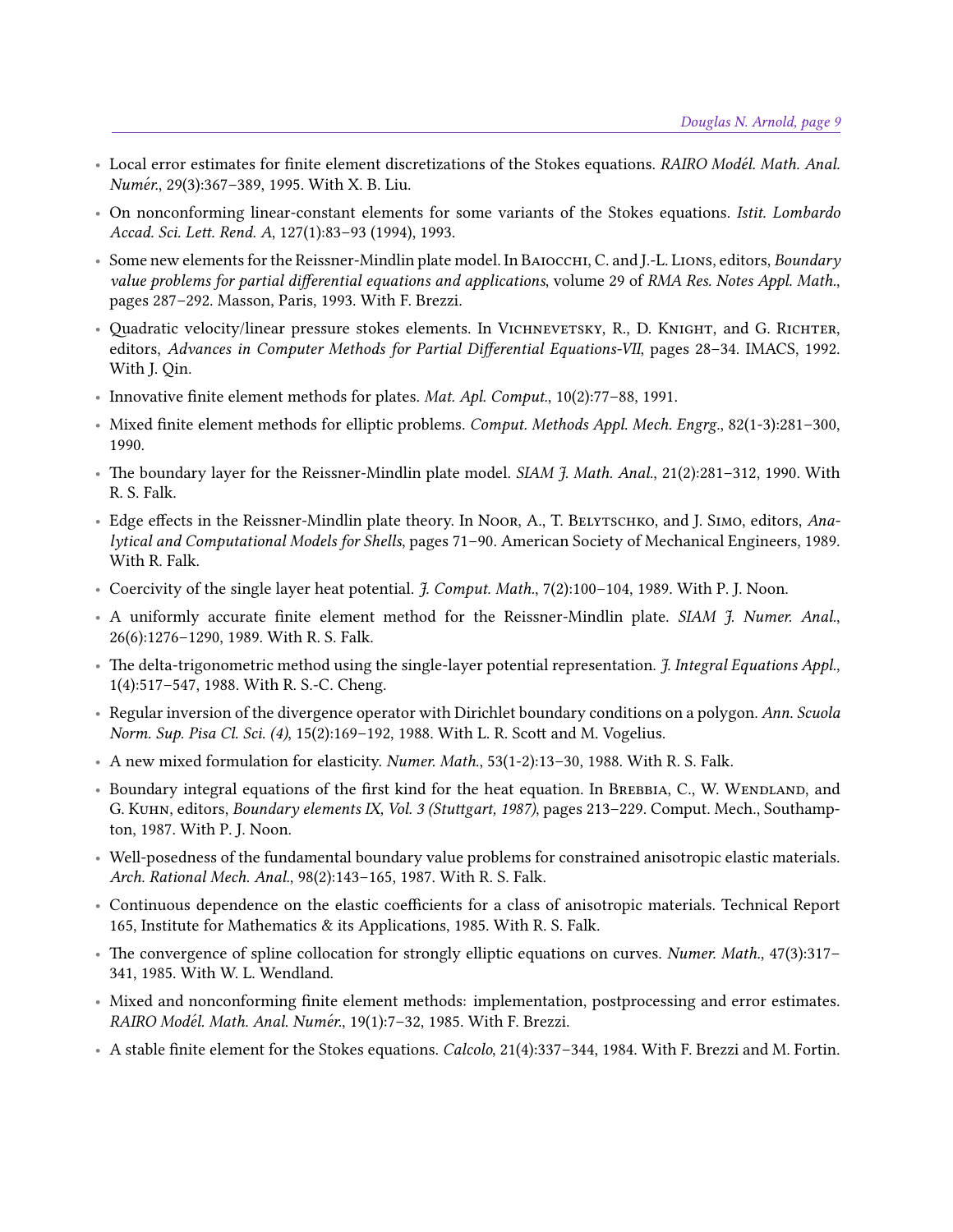- A new mixed formulation for the numerical solution of elasticity problems. In VICHNEVETSKY, R. and R. STEPLEMAN, editors, Advances in Computer Methods for Partial Differential Equations-V, pages 353-356. IMACS, 1984.
- The effect of the test functions on the convergence of spline projection methods for singular integral equations. In GERASOULIS, A. and R. VICHNEVETSKY, editors, Numerical Solution of Singular Integral Equations, pages 1–4. IMACS, 1984.
- PEERS: a new mixed finite element for plane elasticity. *Japan J. Appl. Math.*, 1(2):347–367, 1984. With F. Brezzi and J. Douglas, Jr.
- A family of higher order mixed finite element methods for plane elasticity. Numer. Math., 45(1):1-22, 1984. With J. Douglas, Jr. and C. P. Gupta.
- On the asymptotic convergence of spline collocation methods for partial differential equations. SIAM  $\tilde{f}$ . Numer. Anal., 21(3):459–472, 1984. With J. Saranen.
- Finite element methods: principles for their selection. Comput. Methods Appl. Mech. Engrg., 45(1-3):57–96, 1984. With I. Babuška and I. Osborn.
- On the asymptotic convergence of collocation methods. Math. Comp., 41(164):349–381, 1983. With W. L. Wendland.
- A spline-trigonometric Galerkin method and an exponentially convergent boundary integral method. Math. Comp., 41(164):383–397, 1983.
- Selection of finite element methods. In ATLURI, S., R. GALLAGHER, and O. ZIENKIEWICZ, editors, *Hybrid and* mixed finite element methods (Atlanta, Ga., 1981), Wiley-Intersci. Pub., pages 433-451. Wiley, New York, 1983. With I. Babuška and J. Osborn.
- Collocation versus Galerkin procedures for boundary integral methods. In BREBBIA, C., editor, Boundary element methods in engineering (Southampton, 1982), pages 18–33. Springer, Berlin, 1982. With W. L. Wendland.
- An interior penalty finite element method with discontinuous elements. SIAM J. Numer. Anal., 19(4):742– 760, 1982.
- A superconvergent finite element method for the Korteweg-de Vries equation. *Math. Comp.*, 38(157):23-36, 1982. With R. Winther.
- Discretization by finite elements of a model parameter dependent problem. Numer. Math., 37(3):405-421, 1981.
- Robustness of finite element methods for a model parameter dependent problem. In VICHNEVETSKY, R. and R. STEPLEMAN, editors, Advances in Computer Methods for Partial Differential Equations-IV, pages 18-22. IMACS, 1981.
- Superconvergence of a nite element approximation to the solution of a Sobolev equation in a single space variable. Math. Comp., 36(153):53-63, 1981. With J. Douglas, Jr. and V. Thomée.
- Superconvergence of the Galerkin approximation of a quasilinear parabolic equation in a single space variable. Calcolo, 16(4):345–369, 1979. With J. Douglas, Jr.
- An interior penalty finite element method with discontinuous elements. PhD thesis, University of Chicago, 1979.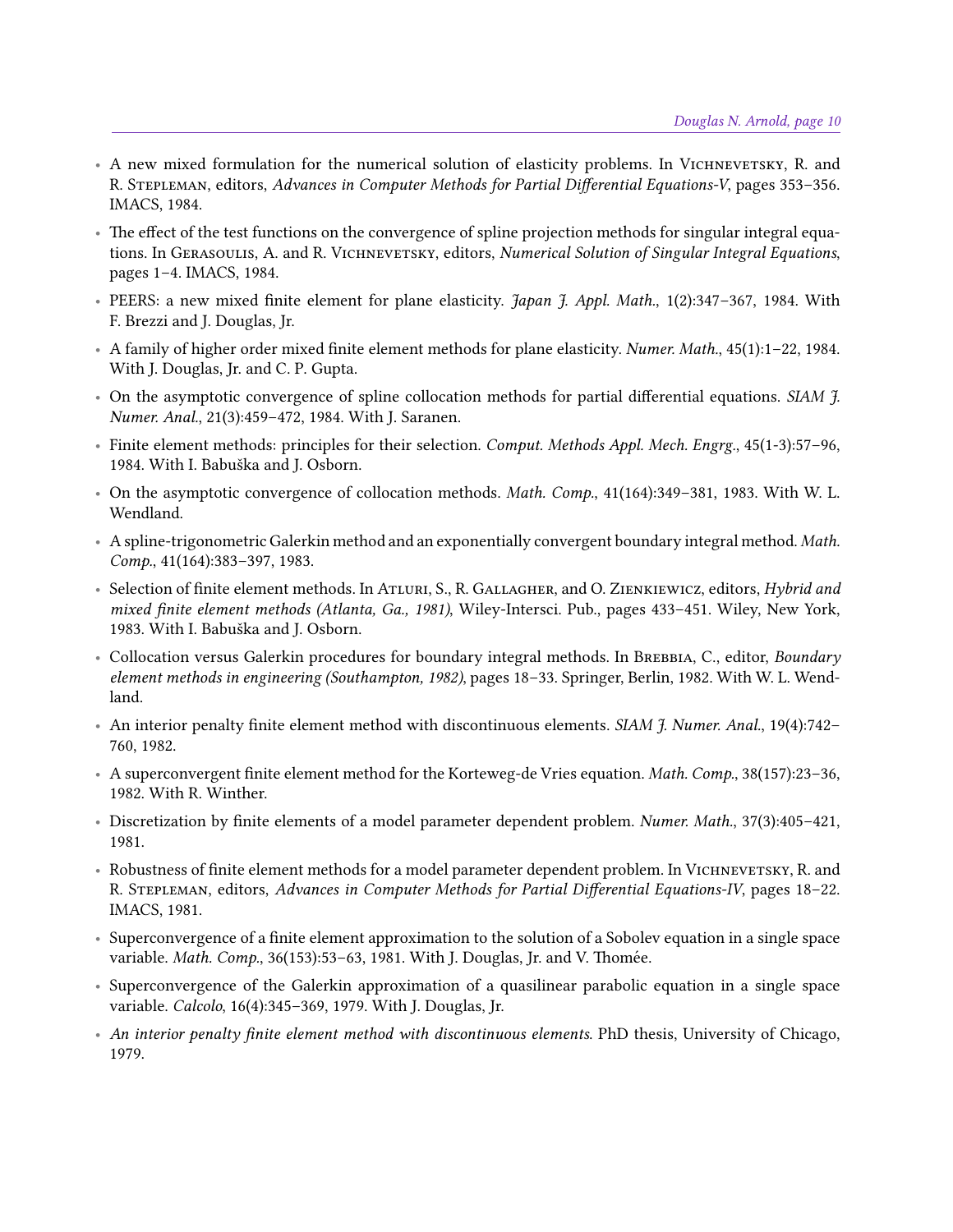#### <span id="page-10-0"></span>■ Book reviews

- L. B. Walhbin, Superconvergence in Galerkin Finite Element Methods, Springer-Verlag 1995. Reviewed in Math. Comp. 66 (1997).
- P. G. Ciarlet, Mathematical Elasticity, Volume 1: Three-Dimensional Elasticity, North-Holland 1988. Reviewed in Math. Comp. 52 (1989), 715–716.
- L. F. Shampine and M. K. Gordon, Computer Solution of Ordinary Differential Equations, Freeman 1975. Reviewed in Math. Comp. 37 (1981), 237–238.

## <span id="page-10-1"></span>Grants and contracts

- Simons Foundation award number 601937: Localization of Waves, September 1, 2018–August 31, 2022. Sole PI grant for \$678,704, part of multi-PI Simons Collaboration project totalling \$7,994,208.
- National Science Foundation grant DMS-1719694: Numerical solution of partial differential equations: algorithms, analysis, and applications, July 1, 2017–June 30, 2020. Sole investigator. \$300,000.
- Banff Research Station, Research in Teams (with G. David, M. Filoche, D. Jerison, and S. Mayboroda), April 2015.
- National Science Foundation grant DMS-1418805: Applications and Development of the Finite Element Exterior Calculus, July 15, 2014–June 30, 2017. Sole investigator. \$387,387
- Leverhulme Trust Visiting Professorship (to University of Cambridge), January 10–July 10, 2013. £14,692
- National Science Foundation grant DMS-1115291: Development and Applications of the Finite Element Exterior Calculus, July 15, 2011–June 30, 2014. Sole investigator. \$452,821
- Guggenheim Fellowship, September 2008–August 2009, \$42,000.
- National Science Foundation grant DMS-0713568: Finite element exterior calculus and applications, July 1, 2007–June 30, 2011. Sole investigator. \$298,564
- National Science Foundation grant DMS-0439734: Institute for Mathematics and its Applications, July 15, 2005–June 30, 2012. Principal investigator, then co-PI. \$20,526,861
- National Science Foundation grant DMS-0411388: Numerical Solution of Partial Differential Equations and Applications, July 1, 2004–June 30, 2007. Sole investigator. \$124,111
- National Science Foundation grant DMS-0307274: IMA New Directions Program: Visitors and Short Courses, Jun 1, 2003–Nov 30, 2006. Principal investigator. \$484,267
- 2001–2008, principal investigator for numerous grants and contracts in support of the IMA from various funding sources including Army Research Office, Department of Energy, National Security Agency, Society for Industrial and Applied Mathematics, and numerous corporations.
- National Science Foundation grant DMS-0196549: Numerical Solution of Partial Differential Equations and Applications, September 1, 2001–August 31, 2006. Sole investigator. \$180,000
- National Science Foundation grant DMS-9810289: Institute for Mathematics and its Applications, September 1, 2000–August 31, 2005. Co-PI, then Principal investigator. \$11,083,796
- National Science Foundation grant CNS-9977526: MRI: Acquisition of Virtual Reality and Visualization Facilities for Advanced Scientific and Engineering Computation, September 15, 1999–August 31, 2003. Co-PI. \$690,000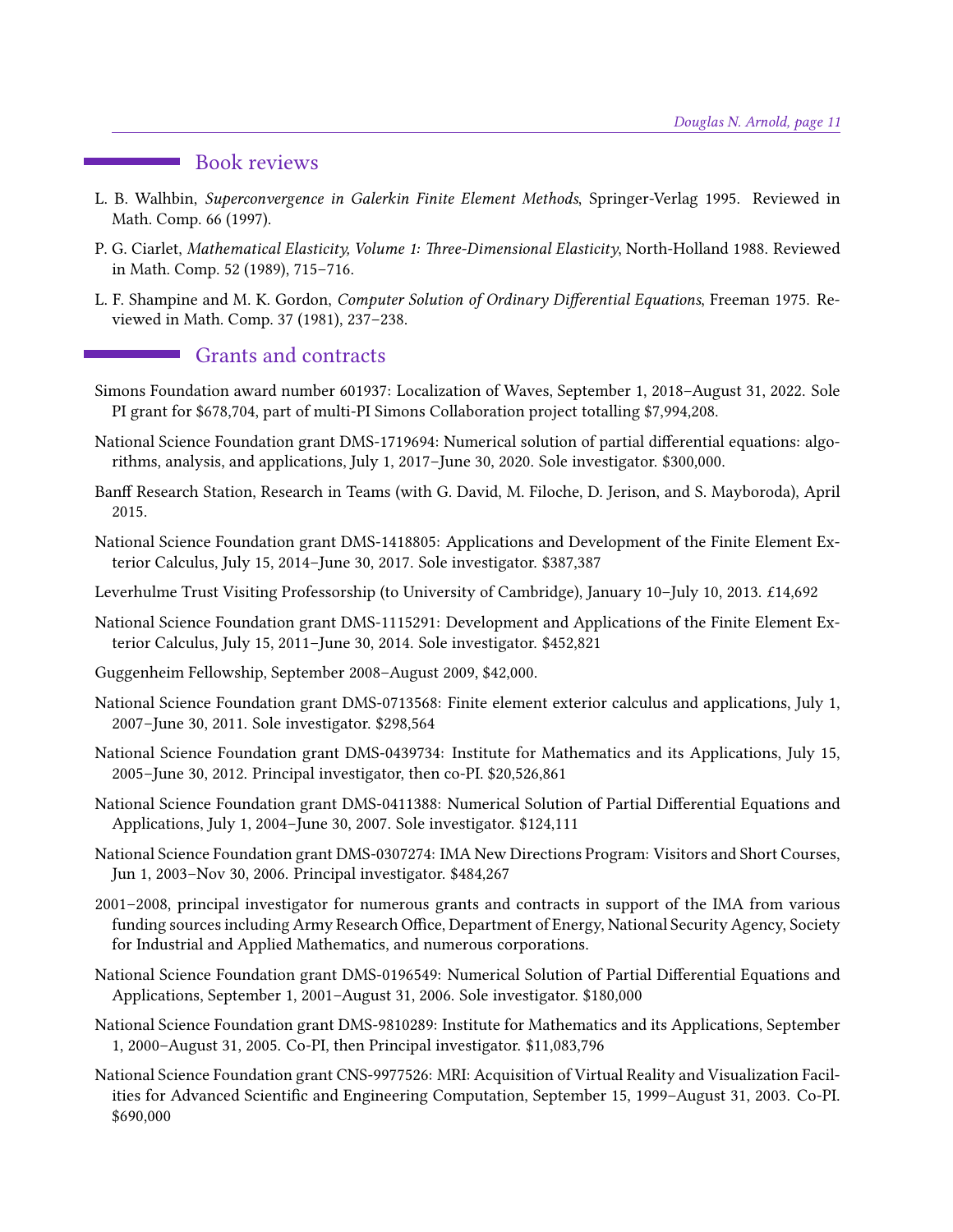- National Science Foundation grant DMS-9810759: A Vertically Integrated Program for Training in the Mathematical Sciences, July 1, 1999–June 30, 2005. Co-PI. \$2,371,792
- National Science Foundation grant DMS-9972835: Numerical Methods in General Relativity, June 1, 1999– May 31, 2000. Principal investigator. \$100,000
- National Science Foundation grant DMS-9870399: Numerical Solution of Differential Equations in Mechanics, July 15, 1998–January 31, 2002. Sole investigator. \$200,000
- National Science Foundation grant DMS-9512483: Acquisition of a Multi-processor Computing Facility for Nonlinear Mathematical Field Problems, September 1, 1995–August 31, 1998. Co-PI. \$304,000
- National Science Foundation grant DMS-9500672: Mathematical Sciences: Numerical Solution of Differential Equations in Mechanics, July 1, 1995–June 30, 1998. Principal investigator. \$124,000
- IBM equipment grant: Instruction and research facilities for high performance computing. Awarded June 1995.
- National Science Foundation grant DMS-9301980: Mathematical Sciences: Seventh International Conference on Domain Decomposition in Scientific and Engineering Computing, Penn State University, October 27-30, 1993, June 1, 1993–November 30, 1994. Co-PI. \$15,000
- Supercomputer time grant from Pittsburgh Supercomputer Center, Numerical Computations of Stability Constants for Finite Element Methods for Incompressible Flow, awarded November 1992. Principal investigator.
- Director of DEC Visualization Reference Center for PSU Math Department. Digital Equipment Corporation grant of computer equipment, software, and support personnel funding. Awarded September 1992.
- National Science Foundation grant DMS-9205300: Mathematical Sciences: Numerical Solution of Differential Equations in Mechanics, September 1, 1992–February 29, 1996. Principal investigator. \$255,000
- National Science Foundation grant DMS-9206985: Mathematical Sciences Computing Research Environments, July 1, 1992–December 31, 1994. Principal investigator. \$30,793
- National Science Foundation grant DMS-8913121: Mathematical Sciences: Differential Equations of Mechanics and their Numerical Solution, July 1, 1989–December 31, 1992. Sole investigator. \$163,370
- Funding from National Science Foundation, Air Force Office of Scientific Research, and Office of Naval Research for Conference on Advances in Mathematical Modelling and Numerical Analysis, Chicago, 1987.
- National Science Foundation grant IIA-8716250: U.S.-France (INRIA) Cooperative Research: Numerical Solutionor Partial Differential Equations in Engineering Problems, Mar 15, 1988–February 28, 1991. Co-PI. \$17,410
- National Science Foundation grant DMS-8601489: Differential Equations of Mechanics and their Numerical Solution, June 1986–November 1989. Sole investigator. \$108,000
- National Bureau of Standards grant: Implementation and Convergence of Boundary Element Methods, January 1985–March 1987. Sole investigator.
- National Science Foundation grant DMS-8313247: Mathematical Sciences: Boundary Element and Finite Element Methods for Partial Differential Equations, September 1, 1983–August 31, 1986. Sole investigator. \$30,000
- National Science Foundation grant DMS-8209010: Mathematical Sciences Research Equipment, September 1, 1982–February 29, 1984. Principal investigator. \$55,000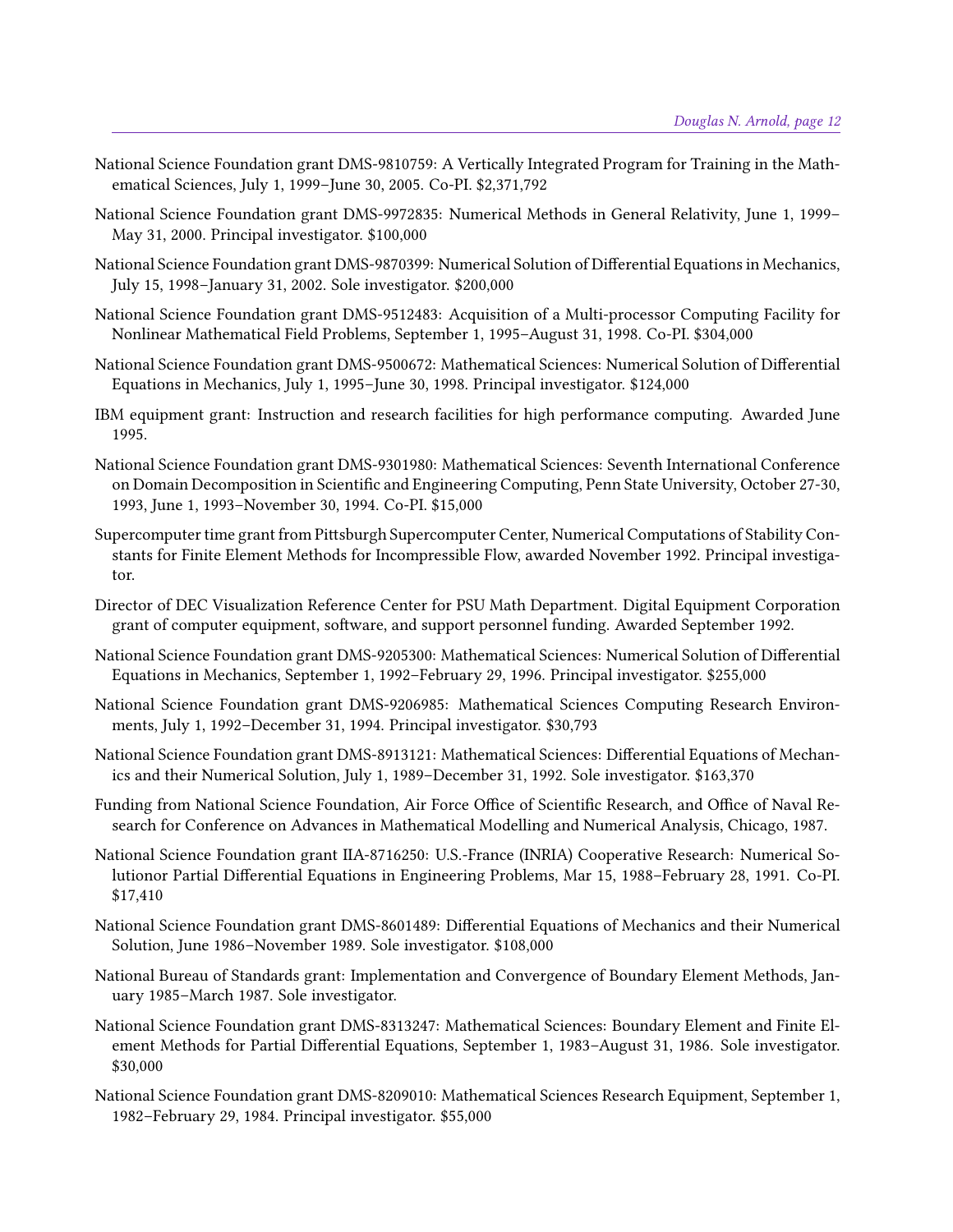National Science Foundation grant DMS-8102012: Numerical Solution of Differential Equations, June 1981– June 1983. Faculty coinvestigator. \$57,677

University of Maryland General Research Board summer grant, 1980.

## <span id="page-12-0"></span>**Visiting positions**

Isaac Newton Institute (Simons Fellow), University of Cambridge, 2 months, September–November 2019.

Department of Mathematics, University of Oslo, 1 month, April–May 2017.

- Division of Applied Mathematics, Brown University (IBM Visiting Scholar), 1 month, October 2016.
- Department of Applied Mathematics and Theoretical Physics (DAMTP), Cambridge University (Leverhulme Visiting Professor), January–July 2013.

Centre of Mathematics for Applications (CMA), University of Oslo, Norway, 4 months, March–June 2009.

Istituto di Matematica Applicata e Tecnologie Informatiche (IMATI), Pavia, Italy, 2 months, September– October 2008.

Mittag-Leffler Institute, Stockholm, 1 month, May 1998.

ETH Zürich, 3 weeks, June 1997.

Institute for Mathematics and its Applications, Minneapolis, 1 year, September 1995–August 1996.

Heriot-Watt University, Edinburgh, Scotland, 6 weeks, July-August 1993.

Universita di Pavia, Italy, 6 months, January–June 1993. `

Institute for Mathematics and its Applications, Minneapolis, 1 year, September 1986–September 1987.

University of Chicago, 3 weeks, February 1986.

Institute for Mathematics and its Applications, Minneapolis, 2 months, May–July 1985.

Universitat Freiburg, West Germany, 2 months, June–August 1983. ¨

Universita di Pavia, Italy, 5 months, January–June 1983. `

Technische Hochschule Darmstadt, West Germany, 5 months, August 1982–January 1983.

#### Invited conference presentations

<span id="page-12-1"></span>(see also Distinguished and Keynote Lectures, p. [3\)](#page-2-0)

University of North Carolina Greensboro Conference on PDE, July 2021.

New Generation Methods for Numerical Simulations, Montpellier, keynote lecture, June 2021.

- International Conference on Computational Mathematics and Scientific Computing, Chinese Academy of Sciences, plenary lecture, August 2020.
- Workshop on Spectral Computations in Quantum Mechanics and Applications to Material Structure, Cambridge, UK, October 2019.
- Workshop on Structure-preservation in numerical relativity, Isaac Newton Institute, Cambridge, UK, October 2019.
- 32nd Brazilian Mathematics Colloquium, IMPA, Rio de Janeiro, plenary lecture, July 2019.

32nd Brazilian Mathematics Colloquium, IMPA, Rio de Janeiro, minisymposium lecture, July 2019.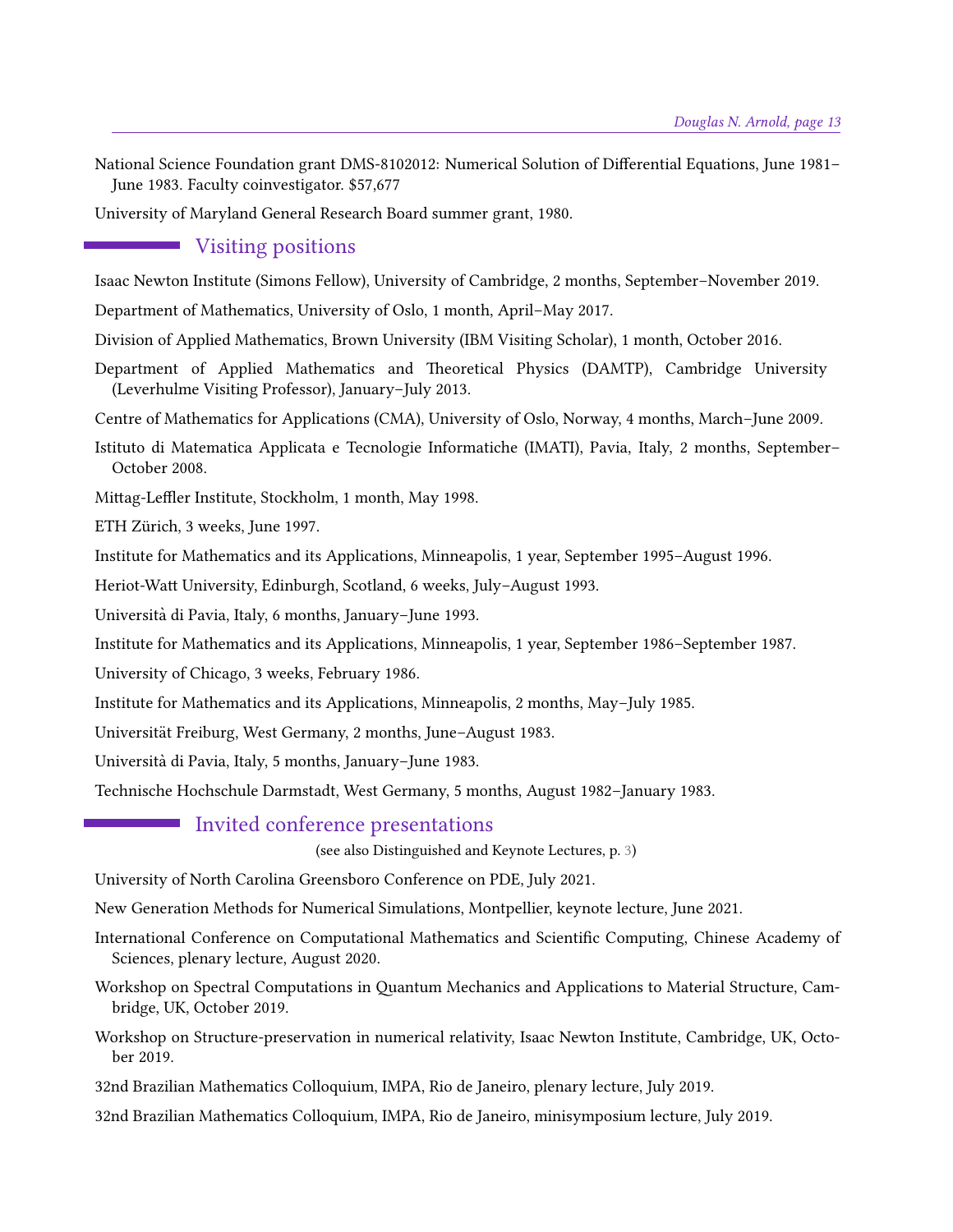- International Congress of Industrial and Applied Mathematics, minisymposium lecture, Valencia, July 2019.
- University of California Santa Barbara, WAVE Meeting, May 2019.
- Conference in honor of Ian Sloan, Sydney, Australia, June 2018.
- Workshop on FEEC and High Order Methods, Oslo, Norway, June 2018.
- GR & FEEC, San Diego, CA, January 2018.
- Joint Math Meetings, minisymposium lecture, San Diego, January 2018.
- International Conference on Current Trends and Challenges in Numerical Solution of Partial Differential Equations, Purdue University, July 2017.
- Connections in Geometric Numerical Integration and Structure-Preserving Discretization, BIRS, Banff, Canada, June 2017.
- Numerics and Mathematical Analysis for Singularities and Eigenvalue Problems, Rennes, France, February 2017.
- Structure and scaling in computational field theories, Oslo, Norway, October 2016.
- 41st Woudschoten Conference, plenary lecture series, Zeist, Netherlands, October 2016.
- Midwest Numerical Analysis Day, plenary lecture, La Crosse, WI, April 2016.
- Advances in Mathematics of Finite Elements (Ivo Babuška 90th birthday conference), Austin, TX, March 2016.
- Workshop on Finite Element Methods, Beijing International Center for Mathematical Research, August 2015.
- International Congress of Industrial and Applied Mathematics, minisymposium lecture, Beijing, August 2015.
- Workshop on Geometry and Computation, Kunming, China, August 2015.
- Lectures on Finite Element Exterior Calculus, CEA-EDF-INRIA school, Versailles, June 2015.
- Workshop on Complex Materials: Mathematical models and numerical methods, Oslo, June 2015.
- Workshop on Robust Discretization and Fast Solvers for Computable Multi-Physics Models, ICERM, Providence, May 2014.
- Workshop on Modern Applications of Homology and Cohomology, IMA, Minneapolis, October 2013.
- Conference on Applied Analysis for the Material Sciences, Luminy, France, May 2013.
- 4th Congress of Applied, Computational and Industrial Mathematics (IV MACI 13), Buenos Aires, Argentina, plenary lecture, May 2013.
- Numerical Approximation of PDE: Adapativity, Error Control and Convergences, Gargnano del Garda, Italy, keynote lecture, March 2013.
- FEniCS '13 Workshop, Cambridge University, March 2013.
- Advances in Computational Mechanics, San Diego, symposium keynote lecture, February 2013.
- Bath–RAL Numerical Analysis Day, plenary lecture, January 2013.
- Joint Math Meetings, minisymposium lecture, San Diego, January 2013.
- International Conference on Partial Differential Equations: Theory, Control and Approximation, plenary lecture, Fudan University, Shanghai, May 2012.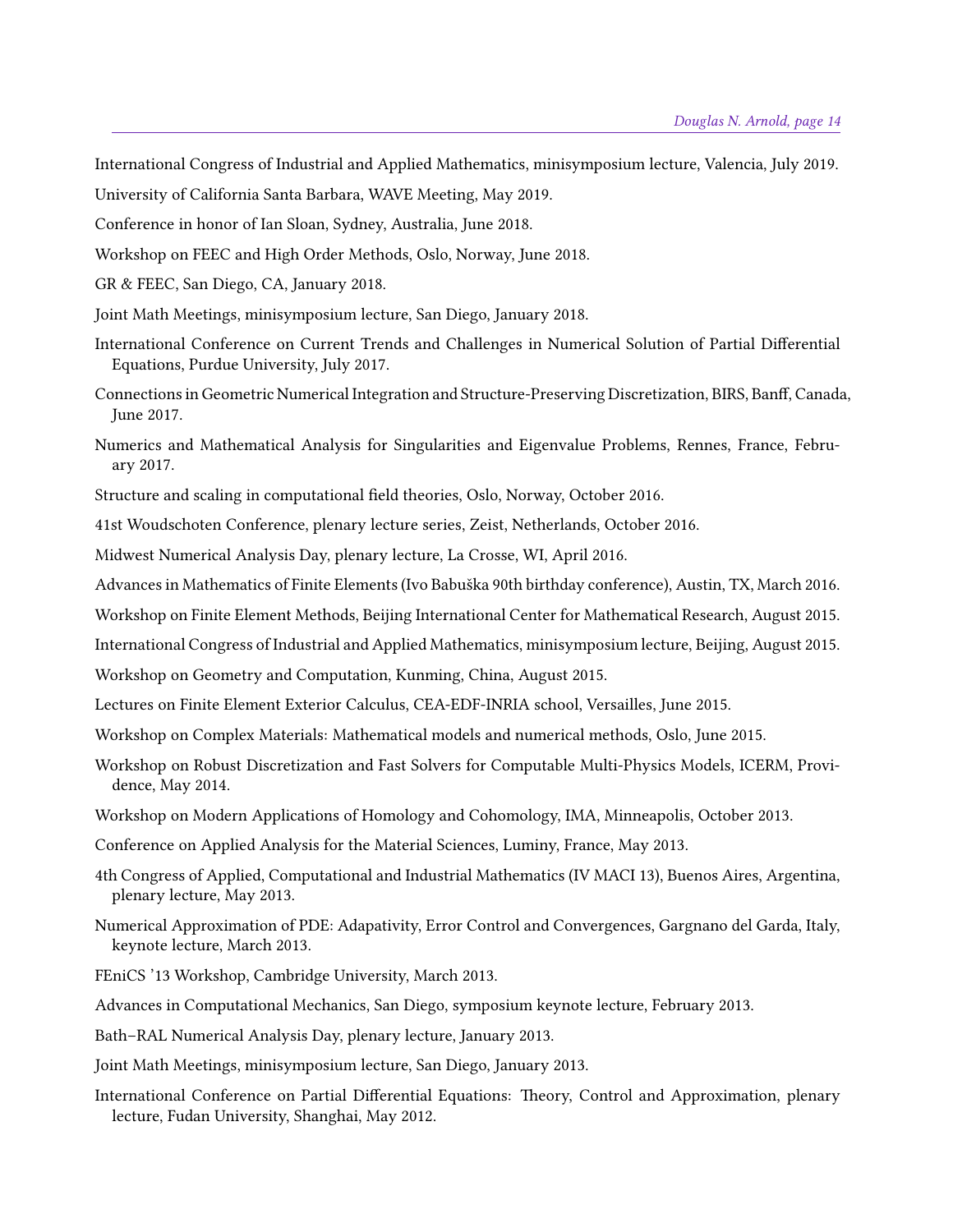- Analysis and Numerics of Partial Differential Equations, plenary lecture, University of Pavia, Italy, November 2011.
- US National Congress on Computational Mechanics, minisymposium lecture, Minneapolis, July 2011.

International Congress of Industrial and Applied Mathematics, minisymposium lecture, Vancouver, July 2011.

- Finite Element Circus/Scientific Celebration of Falk, Pasciak, and Wahlbin, Minneapolis, keynote address, November 2010.
- Workshop on Numerical Analysis, Hakone, Japan, September 2010.
- Mathematics in Science & Technology, Delhi, plenary lecture, August 2010.
- 2nd World Conference on Research Integrity, Singapore, July 2010.
- Non-Standard Numerical Methods for PDEs, University of Pavia, plenary lecture, June 2010.
- Inauguration of the Institut Universitari de Matemàtiques i Aplicacions de Castelló, Spain, June 2010.
- DSPDES'10: Emerging Topics in Dynamical Systems and Partial Differential Equations, Science Lecture, Barcelona, Spain, June 2010.
- Chesapeake SIAM Student Chapter Conference, keynote address, April 2010.
- UK/Ireland SIAM Meeting, plenary lecture, January 2010.
- 50th Anniversary of Numerische Mathematik, Munich, plenary lecture, June 2009.
- 8th MSU–UAB Conference on Differential Equations & Computational Simulations, Columbus, Mississippi, plenary lecture, May 2009.
- International Conference on Partial Differential Equations and Applications, Hong Kong, plenary lecture, December 2008.
- SIMAI National Congress, Rome, Italy, plenary lecture, September 2008.
- A Maryland Mathematical Celebration, College Park, Maryland, plenary lecture, April 2008.
- Modelling and Simulation 07, plenary lecture, Paris, December 2007.
- US National Congress on Computational Mechanics, plenary lecture, San Francisco, July 2007.
- US National Congress on Computational Mechanics, minisymposium lecture, San Francisco, July 2007.
- International Congress of Industrial and Applied Mathematics, minisymposium lecture, Zürich, July 2007.
- Biennial Conference on Numerical Analysis, University of Dundee, plenary lecture, Scotland, June 2007.
- Mathematical Association of America Upper Penninsula Region Meeting, plenary lecture, November 2006.
- American Mathematical Society Central Sectional Meeting, plenary lecture, University of Notre Dame, April 2006.
- International Congress of Applications of Mathematics, Santiago, plenary lecture, Chile, March 2006.
- Compatible Discretizations for PDE, Centre of Mathematics for Applications workshop, Oslo, Norway, September 2005.
- Frontiers of Applied Analysis (Center for Nonlinear Analysis 15th anniversary conference), plenary lecture, Pittsburgh, PA, September 2005.
- US National Congress of Computational Mechanics, minisymposium lecture, Austin, TX, July 2005.
- Foundations of Computational Mathematics, plenary lecture, Santander, Spain, July 2005.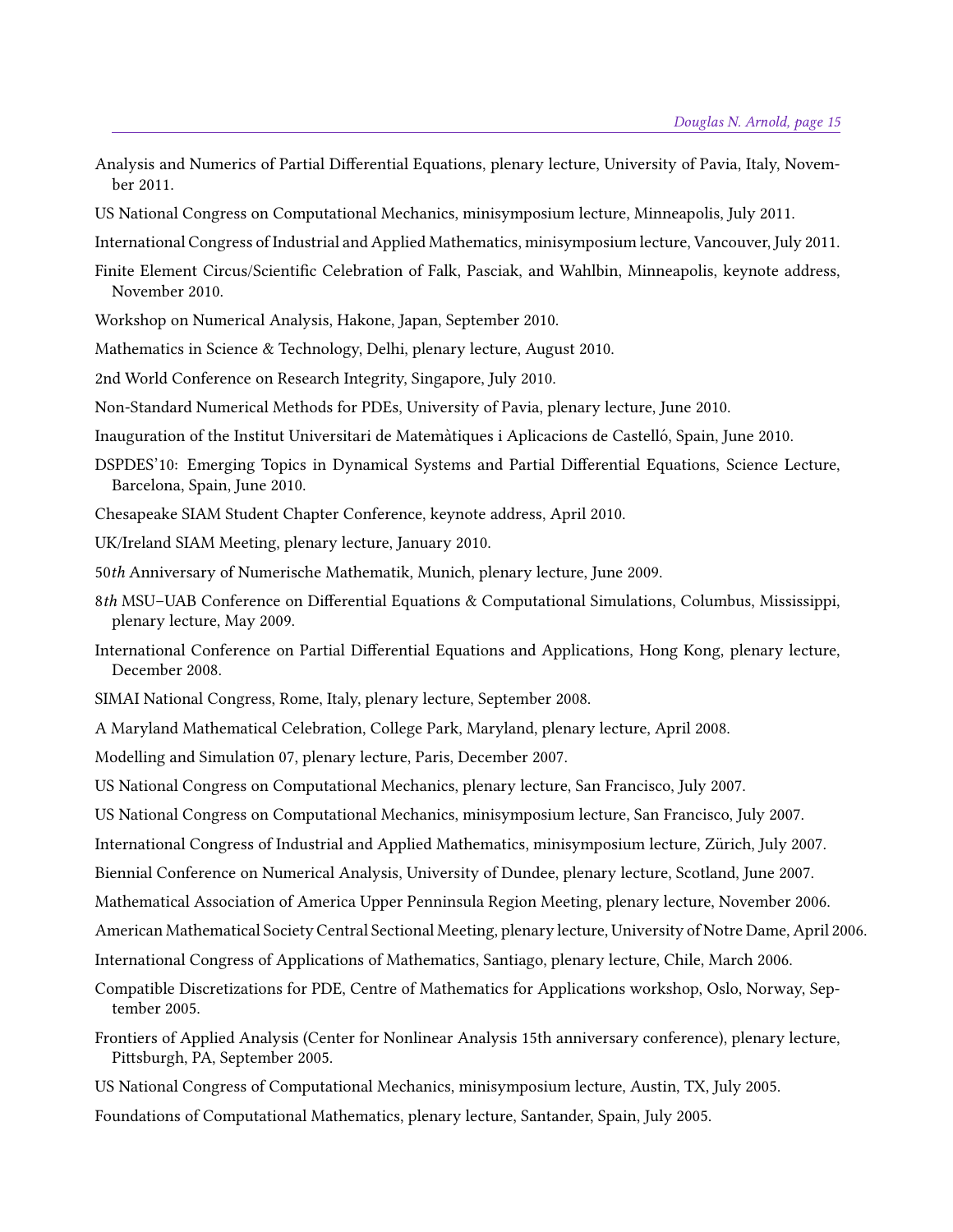Midwest Numerical Analysis Conference, plenary lecture, Iowa City, IA, May 2005.

BIRS workshop on Numerical Relativity, Banff, Canada, April 2005.

Association for Women in Mathematics luncheon speaker, SIAM Annual Meeting, Portland, OR, July 2004.

SIAM Annual Meeting, minisymposium lecture, Portland, OR, July 2004.

SIAM Great Lakes Section Annual Meeting, plenary lecture, Ann Arbor, MI, April 2004.

- Recent Advances and State-of-the-Art in Discontinuous Galerkin Methods in Computational Structural Mechanics, Army High Performance Computing Research Center, Minneapolis, MN, October 2003.
- United Kingdom and Republic of Ireland SIAM Annual Meeting, plenary lecture, Bath, England, January 2003.
- Joint NSF Division of Physical Sciences/Intelligence Community meeting on Activities for Combatting Terrorism: Opportunities for Basic Research, November 2002.
- International Conference on Nonlinear Partial Differential Equations—Theory and Approximation, Hong Kong, September 2002.
- Scientific Computing, Xi'an, China, August 2002.
- Foundations of Computational Mathematics, Semiplenary lecture, Minneapolis, August 2002.
- International Conference on Multifield Problems, Stuttgart, April 2002.
- Current and Future Trends in Numerical PDEs: Where is the field, and where is it going?, Austin, Texas, February 2002.
- International Symposium on Computational and Applied PDEs, Zhangjiajie, China, July 2001.
- Mixed Finite Element Methods, Oberwohlfach, Germany, February 2001.
- Finite Element Analysis and Eigenvalue Problems, College Park, Maryland, September 2000.
- Workshop on Elastic Shells, MSRI, Berkeley, April 2000.
- ENUMATH, plenary lecture, Jyväskylä, Finland, July 1999.

Special session on Finite Element Methods in Mechanics, SIAM Annual Meeting, Atlanta, May 1999.

Special session on Multiscale Partial Differential Equations, SIAM Annual Meeting, Atlanta, May 1999.

Numerical Modelling in Continuum Mechanics, Prague, Czech Republic, September 1997.

International Conference on Shells, Santiago de Compostela, Spain, July 1997.

Biennial Conference on Numerical Analysis, plenary lecture, University of Dundee, Scotland, June 1997.

Special session on Numerical solutions of Differential Equations, A.M.S. meeting, College Park, MD, April 1997.

Binary Black Hole Alliance Meeting, Penn State, April 1997.

- SIAM-SEAS Annual Meeting, plenary lecture, Raleigh, April 1997.
- Special session on Numerical solutions for Partial Differential Equations, A.M.S. meeting, Memphis, March 1997.
- Canadian Mathematical Society Summer Seminar on Plates and Shell: From Mathematical Models to Engineering Practice, Laval University, Quebec, July 1996.
- Engineering problems: Mathematical Formulation, Analysis, and Computational Treatment, University of Maryland, College Park, March 1996.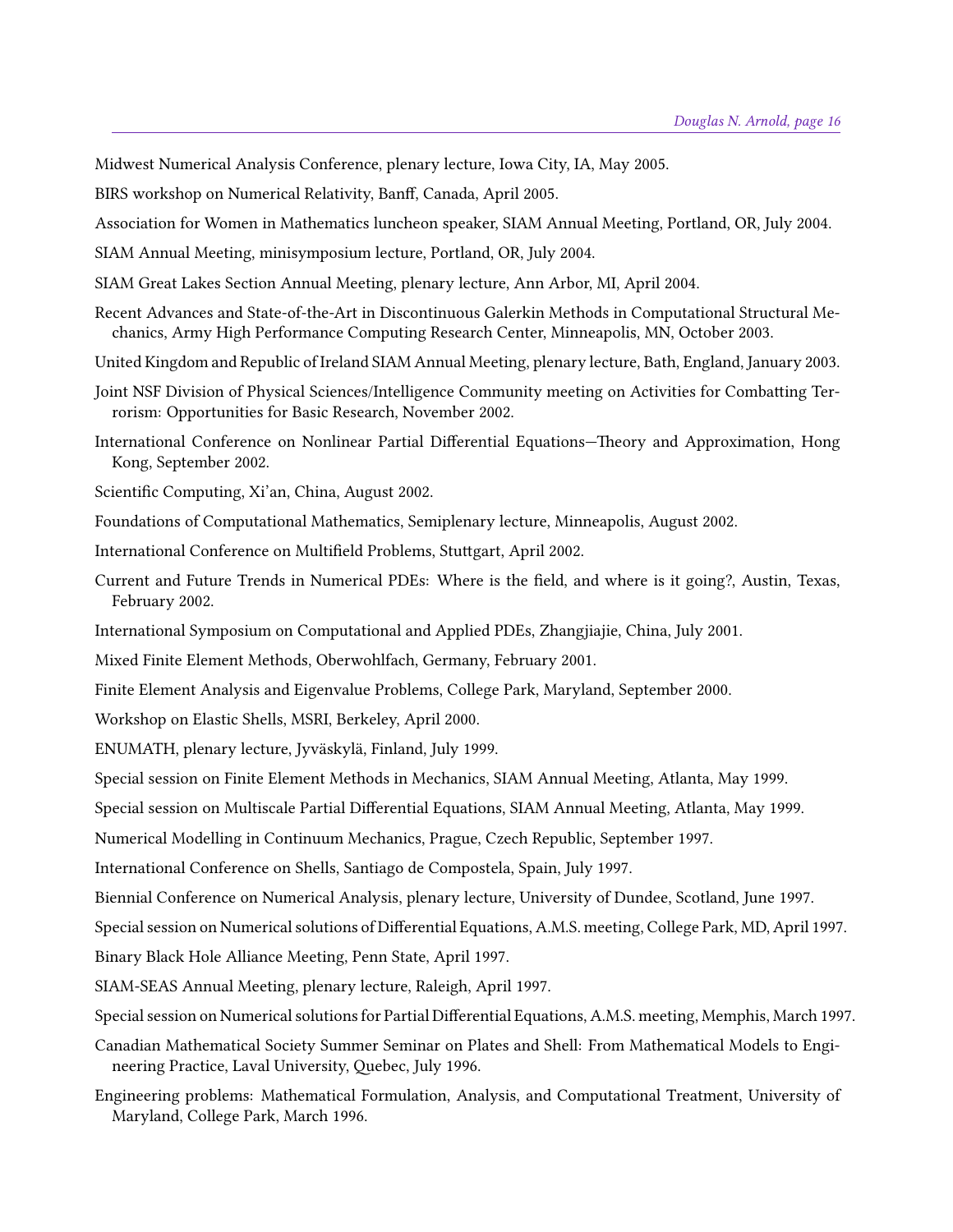SIAM Annual Meeting, Charlotte, NC, October 1995.

International Congress on Industrial and Applied Mathematics, Hamburg, Germany, July 1995.

Mathematics and its Applications to Physical Problems, University of Maryland, College Park, May 6, 1995.

Midwest Numerical Analysis Day, University of Iowa, Iowa City, April 29, 1995.

Mathematics of Finite Elements and Applications, Brunel University, Uxbridge, England, April 1993.

American Association for the Advancement of Science, Boston, February 1993.

Conference on Asymptotics and Adaptivity, Oberwohlfach, February 1993.

- Society for Natural Philosophy, University Park, PA, October 1992.
- Seventh IMACS International Conference on Computer Methods for Partial Differential Equations, New Brunswick, NJ, June 1992.
- Three Rivers Applied Math Colloquium, Carnegie-Mellon University, April 1991.
- Gesselschaft für Angewandte Mathematik und Mechanik, opening plenary lecture, Hannover, April 1990.
- Workshop on Corneal Biophysics, National Eye Institute, Bethesda, February 1990.
- Symposium on Analytical and Computational Models for Shells, Winter meeting of the American Society of Mechanical Engineers, San Francisco, December 1989.
- Workshop on Innovative Finite Element Methods, Rio de Janeiro, November 1989.
- Workshop on the Reliability in Computational Mechanics, Austin, Texas, October 1989.
- Reliability of Finite Element Analysis Workshop, University of Maryland, College Park, April 1988.
- China-U.S. Seminar on Boundary Integral Equations and Boundary Element Methods in Physics and Engineering, Xi'an, China, December 1987.
- Advances in Mathematical Modelling and Numerical Analysis, University of Chicago, September 1987.
- 9th International Conference on Boundary Elements, Universität Stuttgart, September 1987.
- Conference on Finite Element Methods, Oberwohlfach, October 1986.
- e Impact of Mathematical Analysis on the Solution of Engineering Problems, University of Maryland, College Park, September 1986.
- IMACS Minisymposium on Cauchy Singular Integral Equations, Lehigh University, June 1984.
- Fifth IMACS International Symposium on Computer Methods for Partial Differential Equations, Lehigh University, June 1984.
- Fourth IMACS International Symposium on Computer Methods for Partial Differential Equations, Lehigh University, June 1981.
- Conference on Finite Elements, Oberwolfach, Germany, August 1980.
- Finite Element Workshop 1980, Laboratory for Numerical Analysis, University of Maryland, College Park, March 1980.

Special session on Computational Fluid Mechanics, summer meeting of A.M.S., Duluth, August 1979.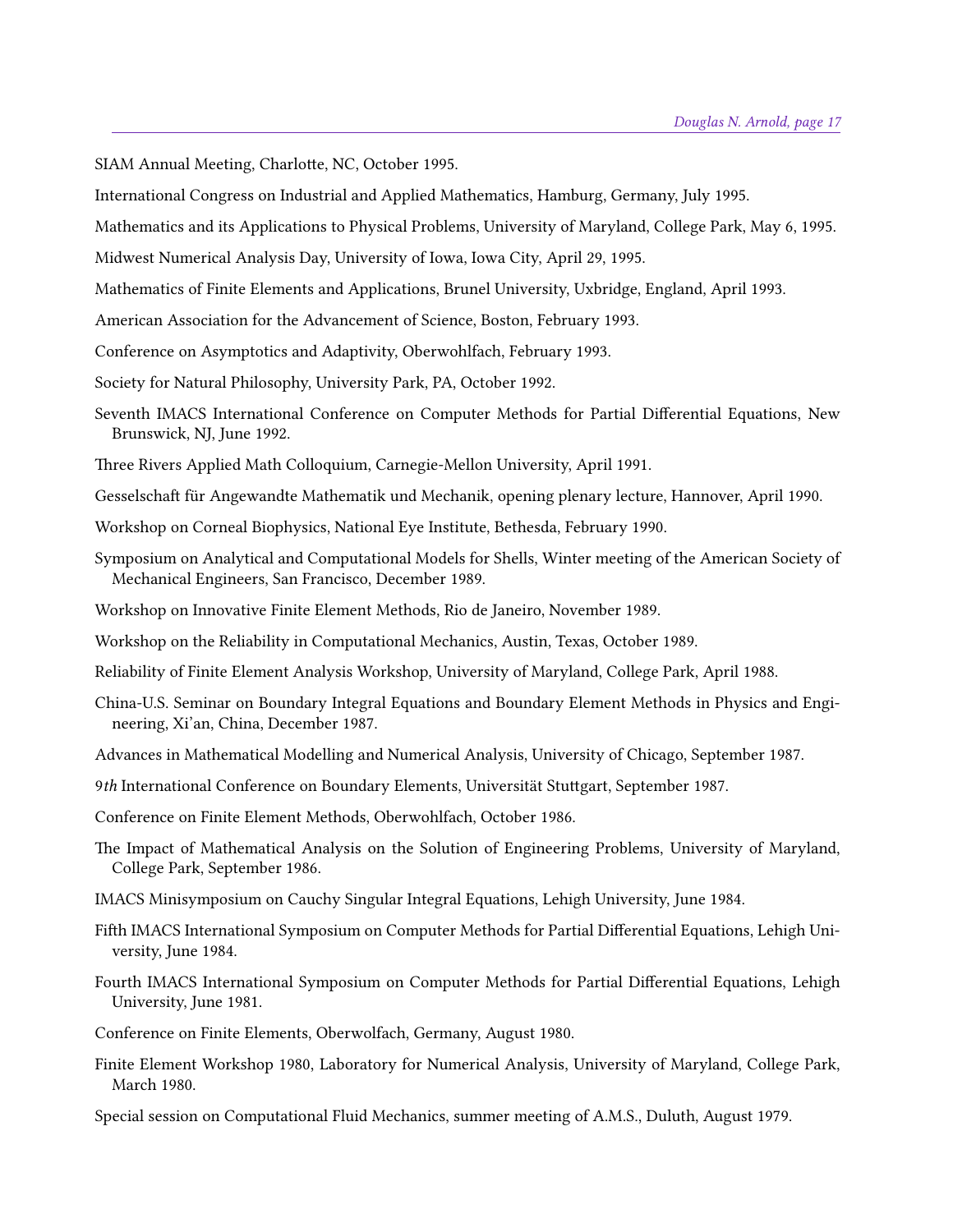## <span id="page-17-0"></span>Colloquia, seminars, and other scientific talks

Seminaire du Laboratoire Jacques-Louis Lions, University of Paris VI, March 2021. Harvard University, Center for Mathematical Sciences and Application Colloquium, December 2020. Texas A&M University, Numerical Analysis Seminar, January 2020. Baylor University, Mathematics Department Colloquium, December 2019. Oxford University, Mathematics Department Colloquium, November 2019. Norwegian University of Science and Technology, Trondheim, Seminar, May 2017. University of Oslo, Mathematics Department Colloqium, May 2017. University of Vienna, Mathematics Colloquium, April 2017. Institute for Mathematics and its Applications, Mathematics and Optics Seminar, March 2017. University of Pavia, Applied Mathematics seminar, February 2017. Penn State University, Math. Dept. Colloqium, February 2017. Brown University, Scientific Computing Seminar, November 2016. Brown University, Applied Mathematics Colloquium, November 2016. Columbia University, Applied Mathematics Colloquium, December 2015. Finite Element Circus: University of Massachusetts at Dartmouth, October 2015. University of Illinois at Chicago, Math. Dept. Colloquium, August 2014. University of Chicago, Scientific and Statistical Computing Seminar, February 2014. Schlumberger Gould Research Center, Cambridge, UK, June 2013. Imperial College, Applied PDE Seminar, June 2013. University of Manchester, Numerical Analysis and Scientific Computing seminar, May 2013. University of Cambridge, General Relativity seminar, February 2013. University of Cambridge, Applied and Computational Analysis seminar, February 2013. Finite Element Circus: Rutgers University, April 2012. ICES Colloquium, University of Texas at Austin, March 2012. Zürich Colloquium, ETH Zürich and University of Zürich, March 2011. Penn State University, SIAM student chapter colloquium, January 2011. Penn State University, Math. Dept. Colloqium, January 2011. University of St. Thomas Public Lecture, September 2010. University of Minnesota–Duluth, Math. Dept. Colloqium, April 2010. Macalester College, Public Lecture, April 2010. Portland State University, Math. Dept. Colloqium, May 2010. University of Minnesota, Applied Math Seminar, November 2009. University of Minnesota, Aerospace Engineering and Mechanics Seminar, October 2009. Simula Research Laboratory, Oslo, May 2009. University of Olso, Centre of Mathematics for Applications, May 2009. Fudan University, Shanghai, Math. Dept. Colloqium, April 2009. Chinese Academy of Sciences, ICMSEC Colloquium, Beijing, April 2009. Tsinghua University, Beijing, Math. Dept. Colloqium, April 2009. Stanford University, ICME Colloquium, February 2009. Politecnico di Milano, Italy, MOX Seminar, October 2008. University of Pavia, Italy, 9 hour lecture series, September–October, 2008. University of Colorado at Boulder, Appl. Math. Dept. Colloquium, September 2008. University of St. Thomas Public Lecture, 2008. Purdue University, Math. Dept. Colloquium, February 2008. Harvard University, Brandeis–Harvard–MIT–Northeastern Joint Math. Colloquium, December 2007. University of Washington, Math. Dept. Colloquium, November 2007.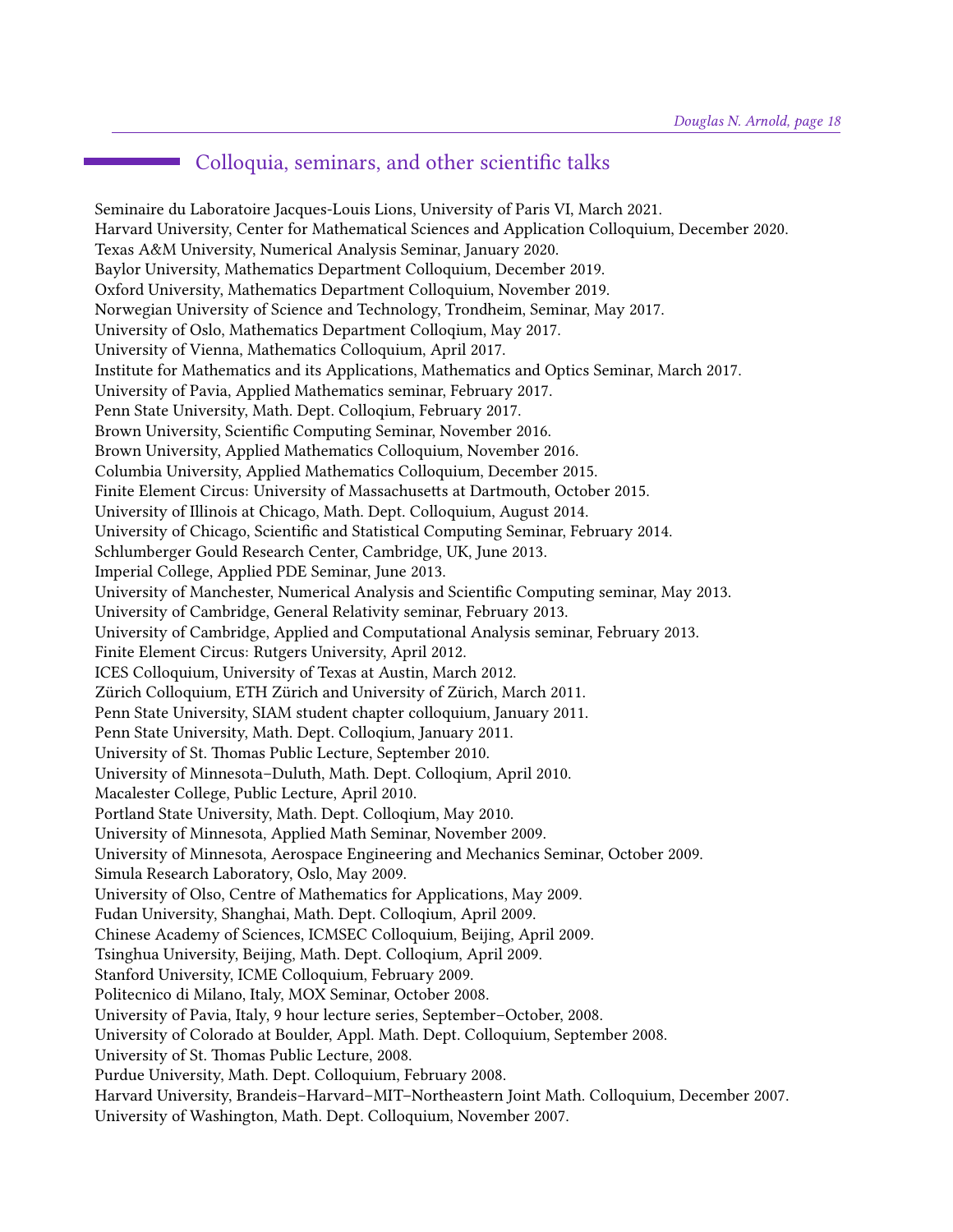Northern Illinois University, Math. Dept. Colloquium, April 2007. Georgia Tech, Math. Dept. Colloquium, March 2007. North Carolina State University, Math. Dept. Colloquium, March 2006. University of Oslo, Centre of Mathematics for Applications, February 2004. Oxford University, Mathematical Institute Colloquium, January 2004. University of Notre Dame, Math. Dept. Colloquium, November 2003. McGill University Computational Science and Engineering Seminar, October 2003. University of Houston, Math. Dept. Colloquium, March 2003. University of Pittsburgh, Math. Dept. Colloquium, February 2003. Kent State University, Math. Dept. Colloquium, February 2003. Caltech, Applied Math Colloquium, February 2003. Lawrence Livermore National Laboratory, Livermore, California, February 2003. Sandia National Laboratory, Livermore, California, February 2003. Penn State University, Math. Dept. Colloquium, October 2002. University of Wisconsin, Math. Dept. Colloquium, April 2002. University of Wisconsin, VIGRE Seminar, April 2002. IBM T. J. Watson Research Center, March 2002. University of Arizona, Math. Dept. Colloquium, February 2002. Sandia National Laboratory, Albuquerque, New Mexico, February 2002. Indiana University, Math. Dept. Colloquium, January 2002. University of Minnesota, Math. Dept. Colloquium, December 2001. Morningside Insitute, Beijing, China, June 2001. Pacific Institute of Mathematics, Distinguished Lecture, May 2001. University of Delaware, Math. Dept. Colloquium, April 2001. University of Minnesota, Math. Dept. Colloquium, January 2001. Wayne State University, Math. Dept. Colloquium, November 2000. Penn State University, Applied and Computational Math Seminar, November 2000. Penn State University, Slow Pitch Seminar, November 2000. Penn State University, Center for Gravitational Physics and Geometry, October 2000. Penn State University Math Club, October 2000. Finite Element Circus: Rutgers University, October 2000. Penn State University, PDEs & Numerical Methods Seminar, series of 4 lectures, October 2000. Carnegie Mellon University, Math. Dept. Colloquium, September 2000. University of Rennes, France, Numerical Analysis Seminar, July 2000. Finite Element Circus: University of Texas, Austin, February 2000. University of Maryland, College Park, Aziz Lecture, December 1999. University of Maryland, College Park, Special Applied Math Colloquium, December 1999. Finite Element Circus, Cornell University, October 1999. University of Texas, Austin, TICAM Colloquium, February 1999. Finite Element Circus, College Park, MD, November 1998. Penn State University, Slow Pitch Seminar, November 1998. Penn State University, PDEs & Numerical Methods Seminar, series of 4 lectures, September 1998. Mittag-Leffler Institute, Sweden, May 1998. Finite Element Circus, Denver, March 1998. Brown University, Applied Math Seminar, March 1998. Purdue University, Applied Math Seminar, January 1998. ETH Zürich, Seminar Angewandte Mathematik, June 1997. Penn State University, IHPCA seminar, January 1997.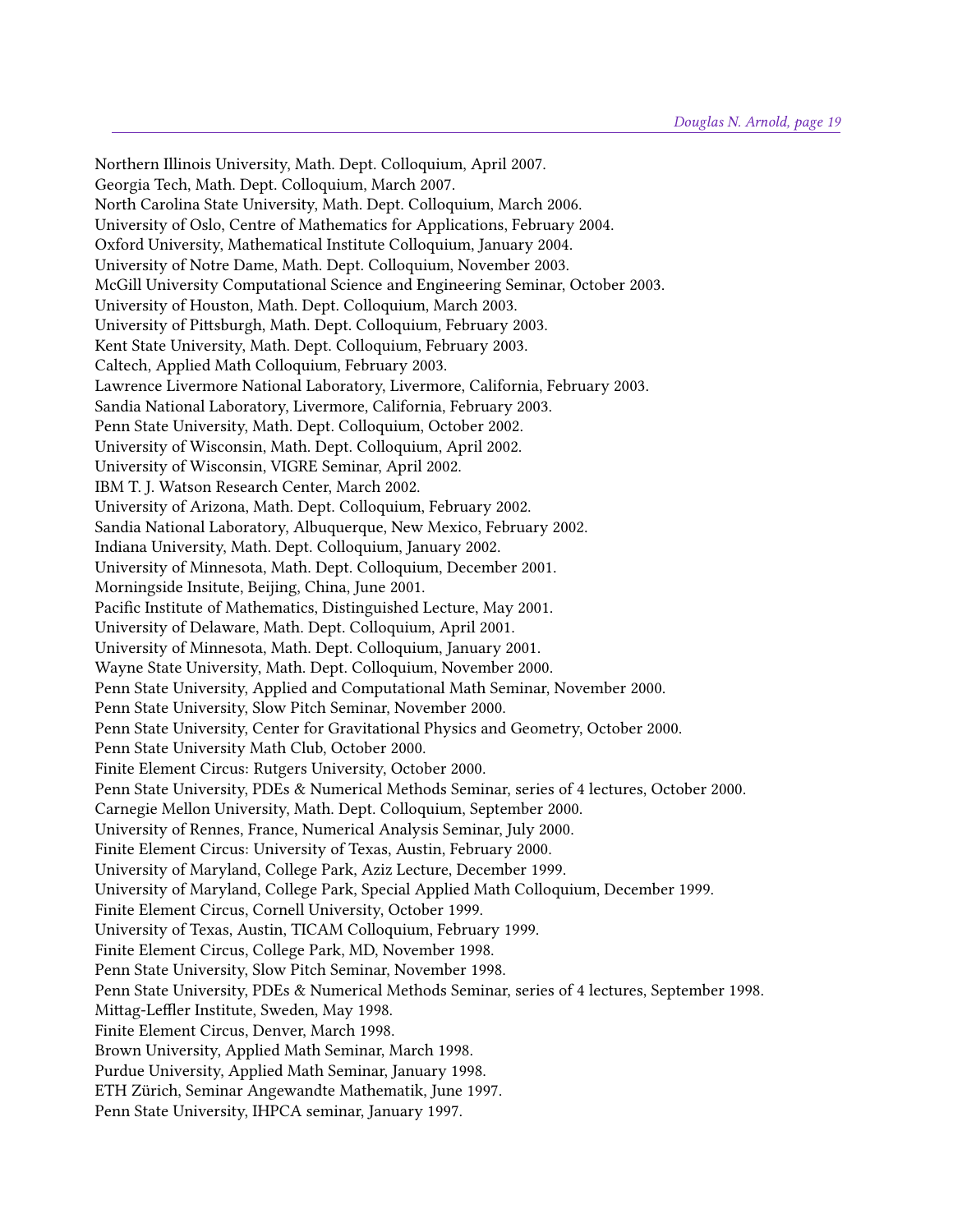Rutgers University, Math. Dept. Colloquium, November 1996. Penn State University, MASS Colloquium, November 1996. Finite Element Circus, University of Tennesee, October 1996. Penn State University, Applied Math Seminar, October 1996. University of Minnesota, Numerical Analysis Seminar, July 1996. Caltech, Applied Math Colloquium, May 1996. University of Minnesota, Math. Dept. Colloquium, May 1996. University of Minnesota, Numerical Analysis Seminar, May 1996. Finite Element Circus, University of South Carolina, April 1996. Rutgers University, Numerical Analysis Seminar, April 1996. University of Minnesota, IMA Postdoc Seminar, March 1996. University of Minnesota, Numerical Analysis Seminar, March 1996. University of Colorado at Denver, February 1996. University of Colorado at Denver, February 1996. University of Minnesota, Aerospace Eng. Mech. Seminar, January 1996. Finite Element Circus, University of Maryland Baltimore County, October 1995. University of Chicago, May 1995. University of Maryland Baltimore County, March 1995. Penn State, University Park, February 1995. University of Texas at Austin, January 1995. University of Texas at Austin, January 1995. Finite Element Circus, Rutgers University, April 1994. University of Maryland, February 1994. University of Pittsburgh, January 1994. Finite Element Circus, Ithaca, NY, November 1993. Penn State, University Park, October 1993. Heriot-Watt University, Edinburgh, Scotland, August 1993. Istituto Lombardo, Milan, Italy, June 1993. Universite Paris VI, France, June 1993. ´ Université Rennes, France, June 1993. Universität Stuttgart, Germany, May 1993. Politecnico di Torino, Italy, May 1993. Politecnico di Milano, Italy, March 1993. Universita di Pavia, Italy, March 1993. ` Finite Element Circus, Newark, DE, November 1992. Universita di Genova, Italy, March 1991. ` Universita di Pavia, Italy, March 1991. ` Schlumberger Doll Research Labs, Ridgefield Conn., January 1991. Indiana University, November 1990. Carnegie Mellon University, March 1990. United States Naval Academy, April 1989. University of Maryland, March 1989. Purdue University, March 1989. Finite Element Circus, Penn State, October 1988. University of Delaware, October 1988. University of Maryland, October 1988. Penn State, University Park, September 1988. Istituto per le Applicazioni del Calcolo, Rome, June 1988.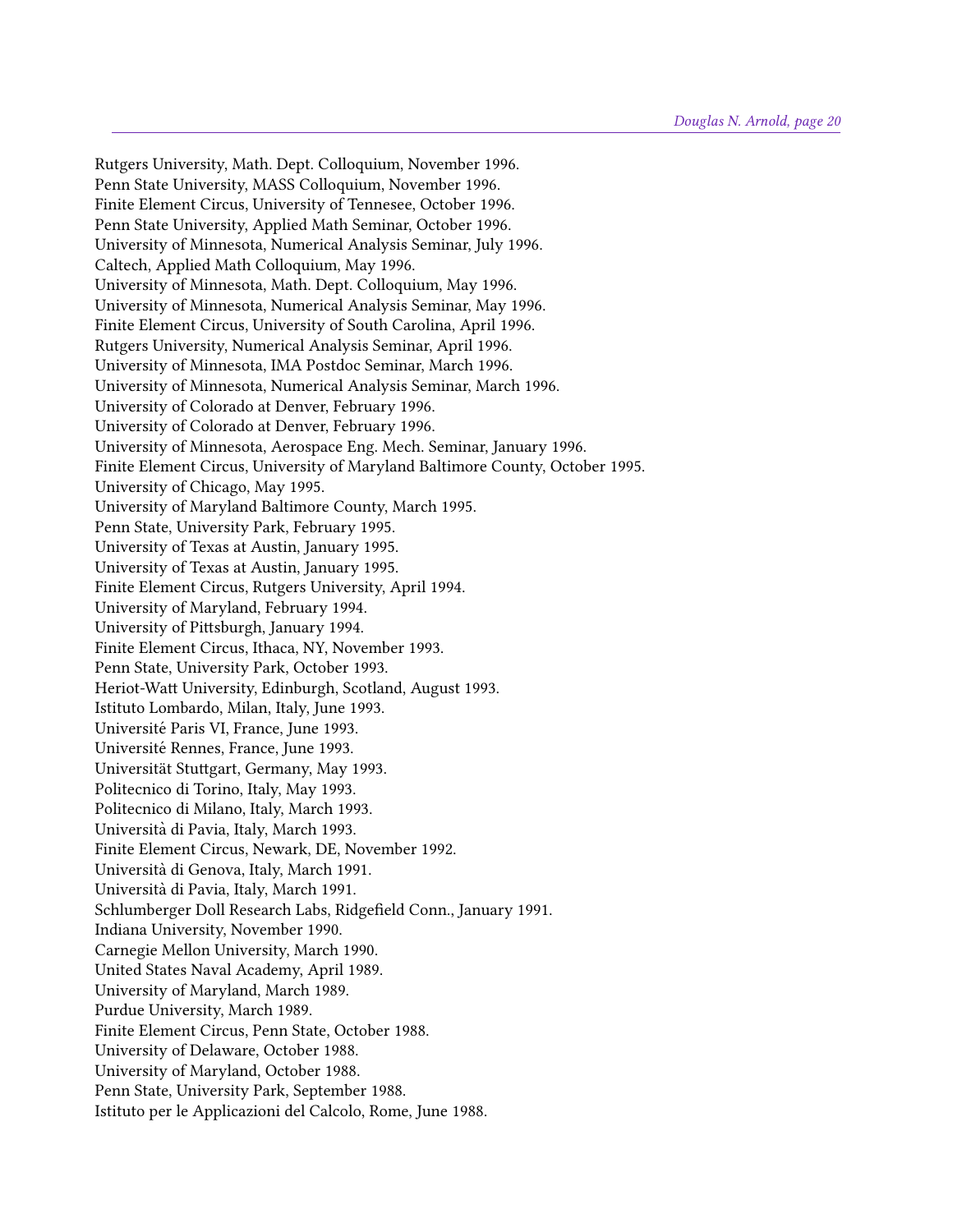I.N.R.I.A., Paris, June 1988. Zhongshen University, Guangzhou, China, January 1988. Academia Sinica, Beijing, China, January 1988. Tsinghua University, Beijing, China, 2 lectures, January 1988. University of Tennessee, Knoxville, February 1987. Institute for Mathematics and its Applications, February 1987. Universitat Heidelberg, January 1987. ¨ Università Cattolica di Brescia, January 1987. Universita di Pavia, January 1987. ` Universität Stuttgart, W. Germany, October 1986. University of Maryland, College Park, May 1986. Purdue University, 2 lectures, April 1986. University of Chicago, February 1986. Finite Element Circus, Brookhaven National Laboratory, November 1985. Institute for Mathematics and its Applications, Minneapolis, July 1985. University of Maryland, College Park, February 1985. Finite Element Circus, College Park, November 1984. University of Waterloo, Canada, October 1984. Oregon State University, Corvallis, March 1984. University of Maryland, College Park, October 1983. Universitat Freiburg, West Germany, 4 lectures, June-August 1983. ¨ Akademie der Wissenschaften, Berlin, East Germany, 2 lectures, June 1983. Ecole Polytechnique, Lausanne, Switzerland, June 1983. ´ Universita di Pavia, Italy, May 1983. ` Universita di Pisa, Italy, May 1983. ` Universita di Roma, Italy, March 1983. ` I.N.R.I.A., Paris, France, March 1983. Ecole Polytechnique, Paris, France, March 1983. ´ Universita di Pavia, Italy, February 1983. ` Universitat Bonn, West Germany, December 1982. ¨ Universitat Erlangen-Nuremberg, West Germany, November 1982. ¨ Universität Gottingen, West Germany, November 1982. Technische Hochschule Darmstadt, West Germany, November 1982. University of Oslo, Norway, November 1982. Chalmers Institute of Technology, Göteborg, Sweden, October 1982. Oregon State University, Corvallis, 2 lectures, June 1982. University of Maryland, College Park, May 1982. Finite Element Circus, University Park, PA, April 1982. Rice University, January 1982. Finite Element Circus, Austin, TX, October 1981. Courant Institute of Mathematical Sciences, October 1981. University of Chicago, August 1981. University of Delaware, Newark, May 1981. Finite Element Circus, College Park, MD, February 1981. Finite Element Circus, New Brunswick, NJ, November 1980. Finite Element Circus, Ann Arbor, April 1980. Finite Element Circus, Ithaca, NY, November 1979. Finite Element Circus, College Park, MD, May 1979.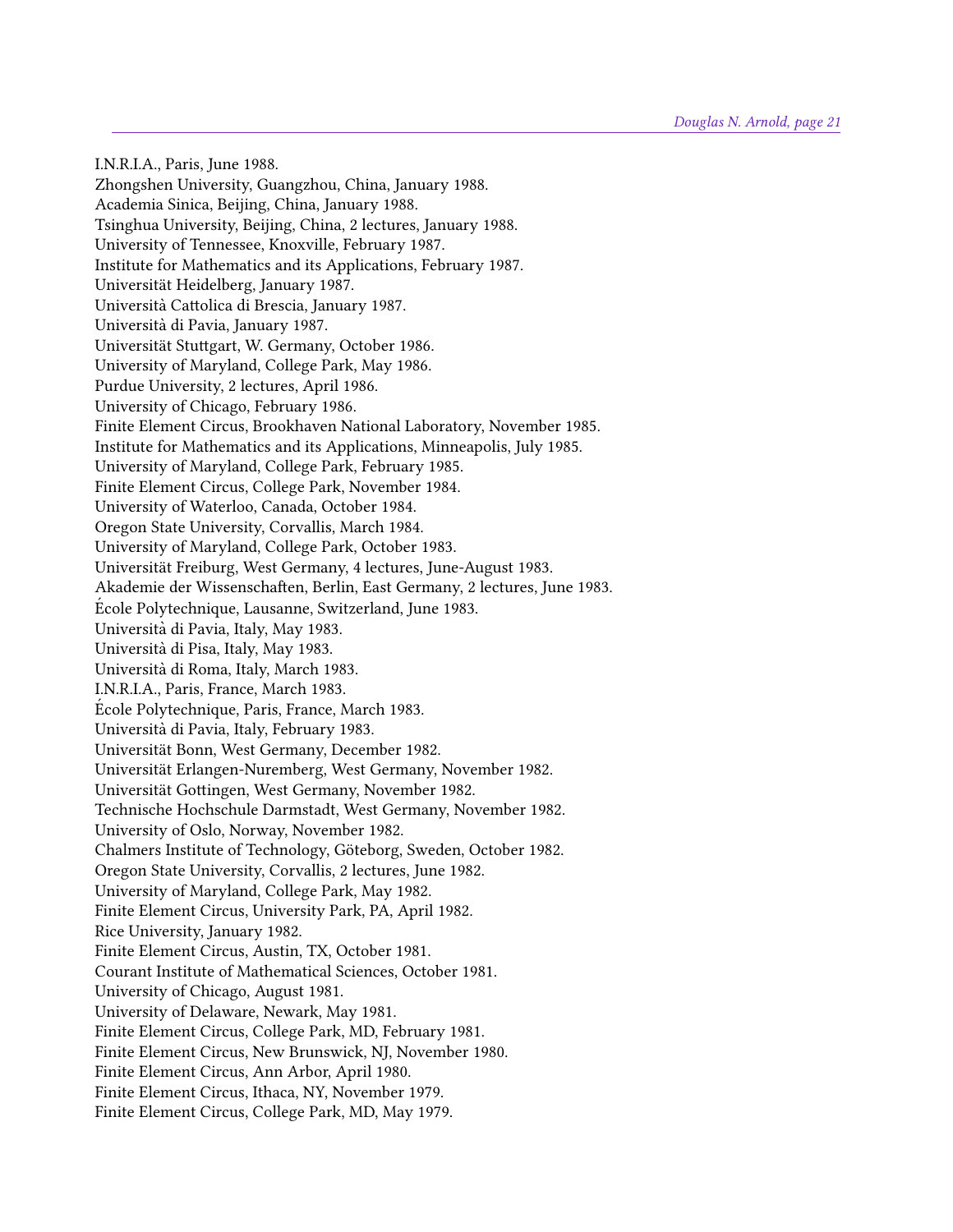## <span id="page-21-0"></span>Doctoral students supervised

Tyson Louson, Ph.D. University of Minnesota, 2021. Bo Yang, Ph.D. University of Minnesota, 2019. Lizao Li, Ph.D. University of Minnesota, 2018. Paula Dassbach, Ph.D. University of Minnesota, co-advised 2017. Vincent Quenneville-Bélair, Ph.D. University of Minnesota, 2015. John Lee, Ph.D. University of Minnesota, 2012. Nicolae Tarfulea, Ph.D. University of Minnesota, 2004. Sheng Zhang, Ph.D. Penn State University, 2001. Alexandre Madureira, Ph.D. Penn State University, 1999. Arup Mukherjee, Ph.D. Penn State University, 1996. Changyi Chen, Ph.D. Penn State University, 1995. Jason Qin, Ph.D. Penn State University, 1994. Xiaobo Liu, Ph.D. Penn State University, 1993. Patrick Noon, Ph.D. University of Maryland, 1988. Raymond Cheng, Ph.D. University of Maryland, 1987.

## <span id="page-21-1"></span>Postdoctoral researchers mentored

Wei Wang, University of Minnesota, 2019-2022. Kaibo Hu, University of Minnesota, 2018–2020. Gerard Awanou, University of Minnesota, 2003–2005. Alexander Alekseenko, Penn State University and University of Minnesota, 2000–2002. Daniele Boffi, Penn State University, 1998-1999. Luc Pouly, Penn State University, 1994–1995.

## <span id="page-21-2"></span>Selected educational activities

- Mathematics Awareness Month Lecture, "Mathematics that Swings: the Math Behind Golf," delivered to numerous student and public audiences, April 2010–present.
- Keynote lecture for American Mathematical Society's high school math competition Who Wants To Be A Mathematician?, entitled "Start Seeing Mathematics!", October 23, 2007.
- Lead organizer of Math is Cool! / Who Wants to be a Mathematician? program for about 100 high school students from under-represented groups, November 3, 2006.
- Coproduced the award-winning video Möbius Transformations Revealed which has been viewed about 2 million times on YouTube and was listed among the Most Viewed, Most Favorited, Most Discussed, and Most Rated of all time in the Education category. Also authored several other web sites devoted to educational materials in mathematics which were highly viewed and highly recognized.
- Encyclopedia articles: articles for Encyclopedia of Applied and Computational Mathematics, Springer 2013; Princeton Companion to Applied Mathematics, 2013; Encarta 1997.

### <span id="page-21-3"></span>Selected service activities

AMS Doubly Anonymous Refereeing Committee, 2021-2022.

AMS-SIAM Selection Committee for the George David Birkhoff Prize in Applied Mathematics, 2020–2021.

Member Scientific Advisory Board, Erwin Schrödinger International Institute for Mathematics and Physics, Vienna, 2020-2022.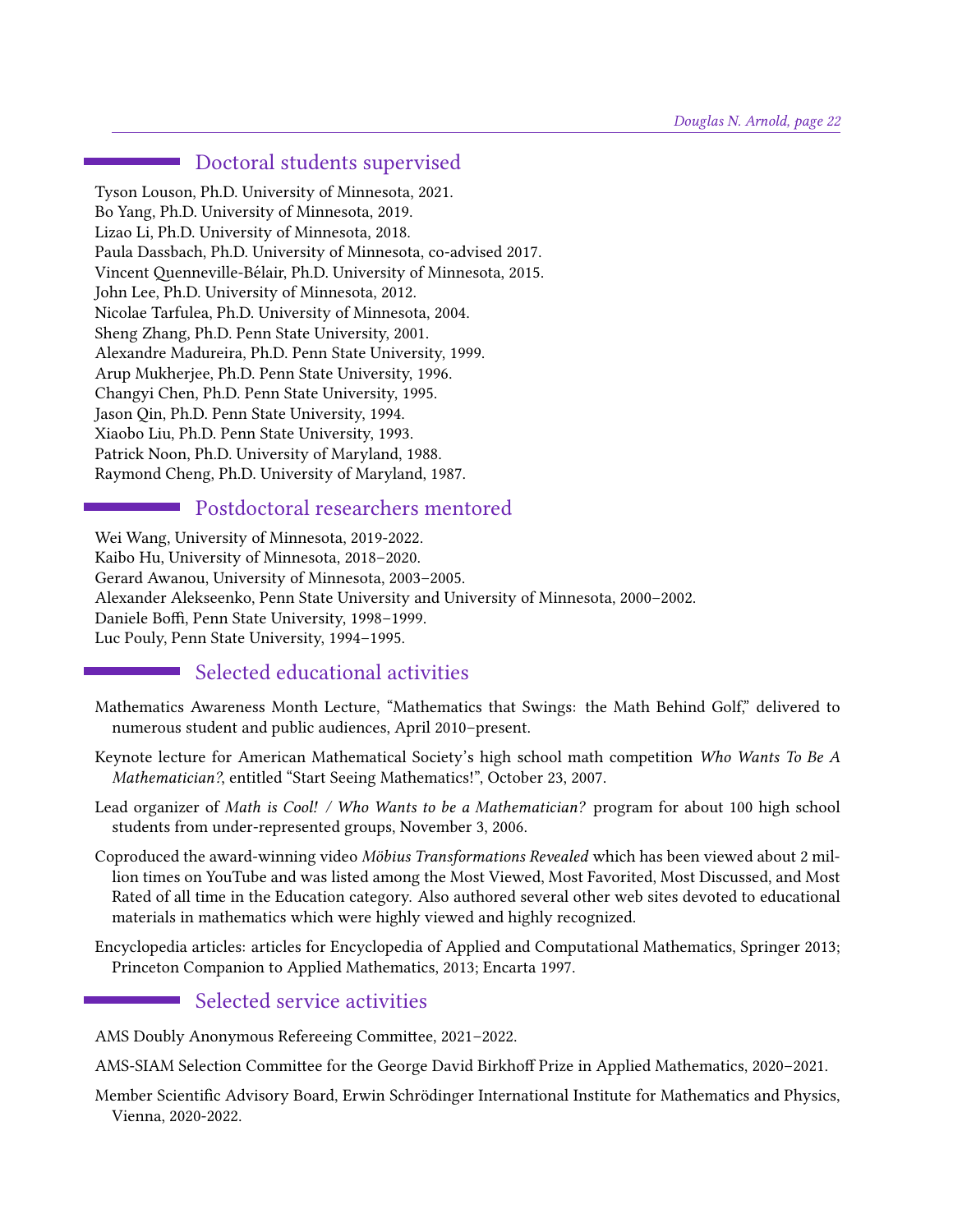Organizing Committee, ICERM semester program on Advances in Computational Relativity, 2020.

- Organizer Committee, ICERM workshop on Advances and Challenges in Computational Relativity, September 14-18, 2020.
- Organizer, Workshop on Spectral Computations in Quantum Mechanics and Applications to Material Structure, Cambridge, UK, October 23–24, 2019.
- Organizer, semester program on Geometry, compatibility and structure-preservation in computational differential equations, Isaac Newton Institute, Cambridge University, 2019.
- Advisory Board, SciPost, a non-profit, community owned, fee-free open access journal publisher, 2019–.
- Oden Medal selection committee, US Association for Computational Mechanics, 2019.
- AMS Committee on Publications, 2019–2022, chair 2020–2021 and 2021-2022.
- Chair, George Pólya Prize for Mathematical Exposition Selection Committee (SIAM), 2018–2019.
- Co-chair SIAM Annual Meeting 2018.
- External Review Committee for graduate program in Computational Science, Mathematics, and Engineering, UC San Diego, 2018.
- Review Committee for interdisciplinary PhD program in Applied Mathematics and Computational Science, University of Iowa, 2018.
- Chair, Bertrand Russell Prize Selection Committee (AMS), 2017-2020.
- Oden Medal selection committee, US Association of Computational Mechanics, 2017.
- Advisory Board, FEniCS project, 2017–2020.
- Board of Electors, University of Cambridge Chair in Nonlinear Analysis, 2017.
- Advisor in Applied Mathematics to the Guggenheim Fellowship Committee, 2016–
- Oversight Committee, Fine Theoretical Physics Institute, 2015-2020.
- Board of Trustees, Institute for Computational and Experimental Research in Mathematics (ICERM), Brown University, 2015–2019.
- AMS Nominating Committee (elected) 2015-2017. Chair for 2016.
- Chair, External Review Committee for Department of Mathematics, Purdue University, 2014.
- Mathematics Advisory Board for the arXiv, 2014–.
- IMU Circle (International Mathematical Union) 2014–.
- Selection committee for Olga Tausky-Todd Lecture for ICIAM 2015.
- Selection committee for CRM/Fields/PIMS Prize, 2013-2014.
- External Review Committee for Department of Mathematical Sciences, University of Delaware, 2013.
- Selection committee IMA Lighthill-Thwaites Prize, United Kingdom, 2013.
- Board on Mathematical Sciences and Applications (BMSA), 2013–2016.
- Scientific Advisory Committee, Mathematics of Planet Earth/Simons Public Lecture Series, 2013.
- Chair, SIAM New Initiatives Committee, 2013.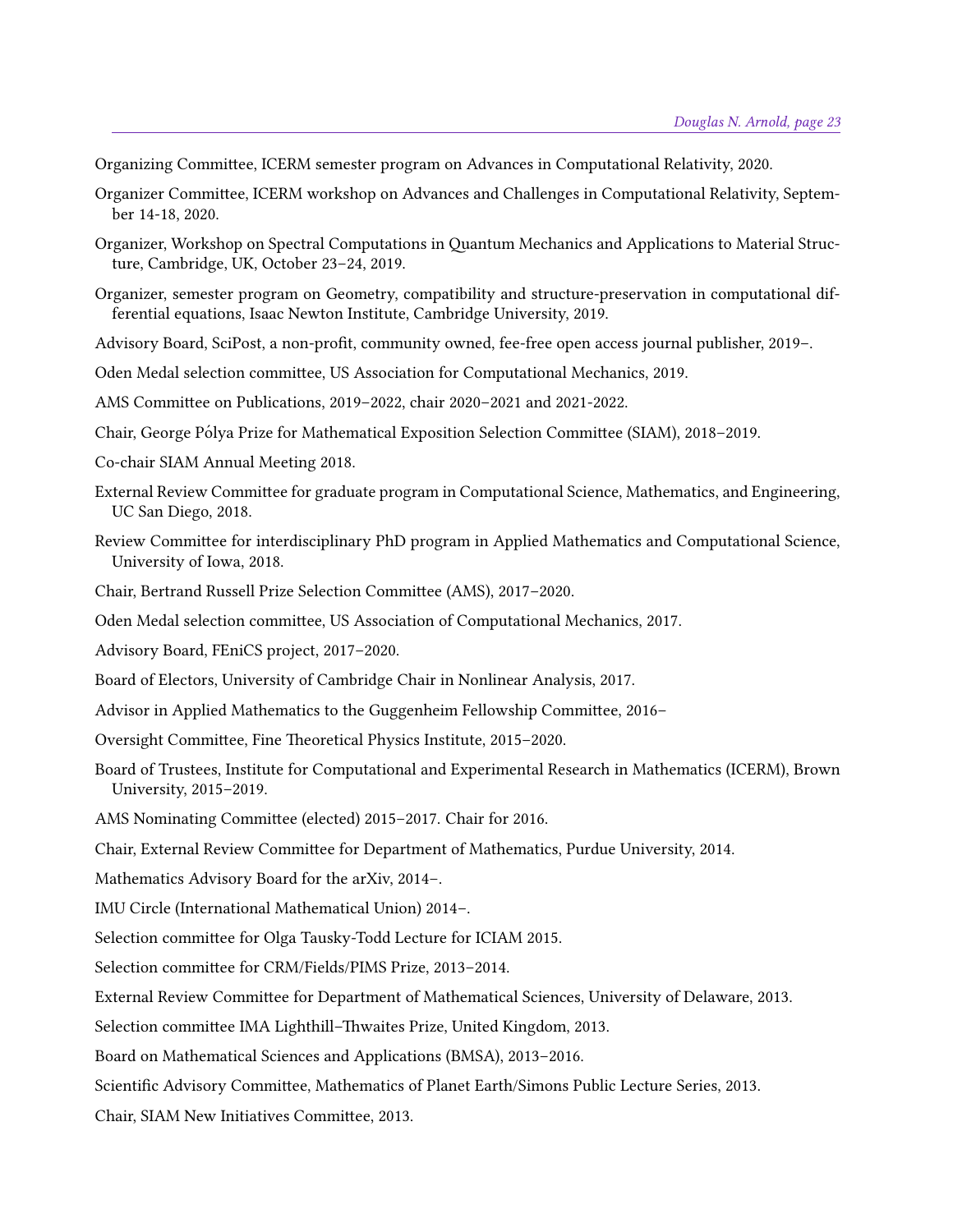Scientific Advisory Board, Institute for Mathematical Sciences, Singapore, 2013–2016.

Search committee for Director, Division of Mathematical Sciences, NSF, 2013.

Mathematical Association of America Membership Committee, 2013-2016.

Panelist on professional development, Joint Math Meetings, 2013.

Scientific Program Committee, International Congress of Industrial and Applied Mathematics, (ICIAM 2015), 2012-2015.

Search committee for Director, Basque Center for Applied Mathematics, 2012–2013.

External member of mathematics faculty search committee, University of Zürich, 2012–2013.

Committee to Select the Gibbs Lecturer in 2013 and 2014, American Mathematical Society.

Chair, selection committee for SIAM's James H. Wilkinson Prize, 2012.

SIAM Journals Committee, 2012-2017.

External Review Committee for ExxonMobil Corporate Strategic Research, 2012.

Fellows selection committee, American Mathematical Society, 2012.

External Review Committee for Department of Mathematics, University of Iowa, 2010.

College of Science and Engineering Graduate Fellowship Committee, 2010.

Chair, Computer Committee, School of Mathematics, UMN, 2010-2011.

College of Science and Engineering Instructional Technology Committee, UMN, 2010–.

Member of U.S. delegation to the General Assembly of the International Mathematical Union, 2010.

Outreach Committee for ICIAM 2011.

President, Society for Industrial and Applied Mathematics, 2009-2010 (President-elect 2008, Past President 2011).

International Council on Industrial and Applied Mathematics (ICIAM), 2009–2011.

AAAS Section on Mathematics Electorate Nominating Committee, 2009–2012.

Simons Fellows in Mathematics Review Advisory Panel, 2011.

Panelist on research metrics, International Congress of Mathematicians, Hyderabad, August 26, 2010.

Panelist on publication ethics, SIAM Annual Meeting, Pittsburgh, July 12, 2010.

Panelist on research metrics, University of Pavia, July 1, 2010.

Coauthor of IMU document on Best Practices for Journals, 2010.

ICIAM Collatz Prize committee, 2009-2010.

Director, Institute for Mathematics and its Applications, 2001–2008.

U.S. National Committee for Mathematics, 2007-2012.

Advisory Board, Maxwell Institute for the Mathematical Sciences, Scotland, 2006–2009.

SIAM Diversity Advisory committee, 2008-2011.

Scientific Advisory Board, Centre of Mathematics for Applications, Norway, 2003–2010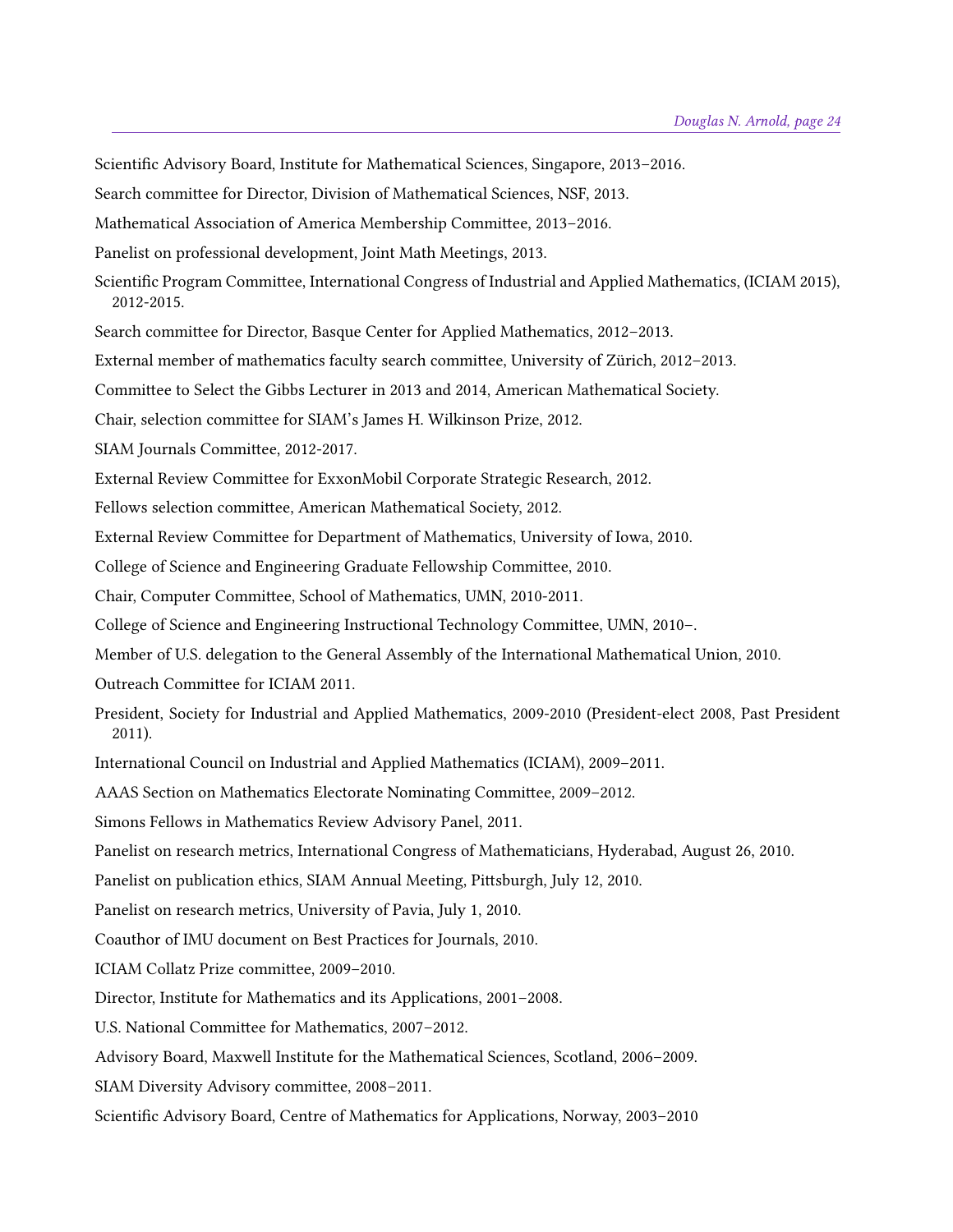American Mathematical Society liaison committee to the AAAS, 2000-2002, 2007-2009.

International Advisory Committee for formation of a Spanish mathematics institute, 2007.

External Review Committee for School of Mathematics, Georgia Tech, 2007.

UMN Supercomputing Institute Task Force on Initiatives in High-Performance Computing, 2006–2008.

Lead organizer, Blackwell–Tapia Conference, November 3–4, 2007.

Advisory committee, University of Iowa VIGRE grant, 2006-2008.

Mathematical and Physical Sciences Advisory Committee, National Science Foundation, 2005–2008.

Block Community Lecturer selection committee, Society of Industrial and Applied Mathematics, 2005–2008.

Advisory committee for Mathematics Awareness Month 2005.

Search committee for Dean of the Institute of Technology, University of Minnesota, 2004.

Member-at-Large of the Council, Society of Industrial and Applied Mathematics, 2004–2007. Council Delegate to the Board of Trustees.

Major Awards Committee, Society of Industrial and Applied Mathematics, 2004–2008.

DIMACS Advisory Board, 2004–2008.

MRSEC Internal Advisory Committee, University of Minnesota, 2004-

Co-organizer of IMA workshop on Compatible Discretization Methods for PDE, May 11–14, 2004.

Program Committee of the International Congress of Mathematicians, 2003-2006.

External review committee, Kavli Institute of Theoretical Physics, 2003.

Advisory Board for TAMU STEPS (NSF-funded Science, Technology, Engineering and Mathematics Talent Expansion Program), Texas A&M University, 2003–2008.

Scientific Advisory Board, Banff International Research Station, Canada, 2002–2005.

Co-coordinator, International Mathematical Science Institutes consortium, 2002–2006

Co-organizer of IMA workshop on Numerical Relativity, June 24-29, 2002.

Board of Governors, Institute for Mathematics and its Applications, 1999–2001.

Selection committee for the Birkhoff Prize, SIAM and AMS, 2002.

SIAM Committee on Science Policy, 2001–

Selection Committee for Ralph Kleinman Prize, SIAM, 2001, 2002.

Organizer of program on Elastic Shells, the Mathematical Sciences Research Institute, 2000.

External advisory panel, University of Puerto Rico and Puerto Rico Board of Higher Education, 2000.

IMA Board of Governors, 1999–2001.

Co-organizer of the twice-yearly "Finite Element Circus" 1995–2003.

National Advisory Board, CAS Intensive Mathematics Project, 1997–1999.

Interim Head, Penn State Math Department, 1995. (Established the Chowla Research Assistant Professorship Program and made three permanent faculty appointments.)

Selection Committee for SIAM Student Paper Competition, Chair 1994.